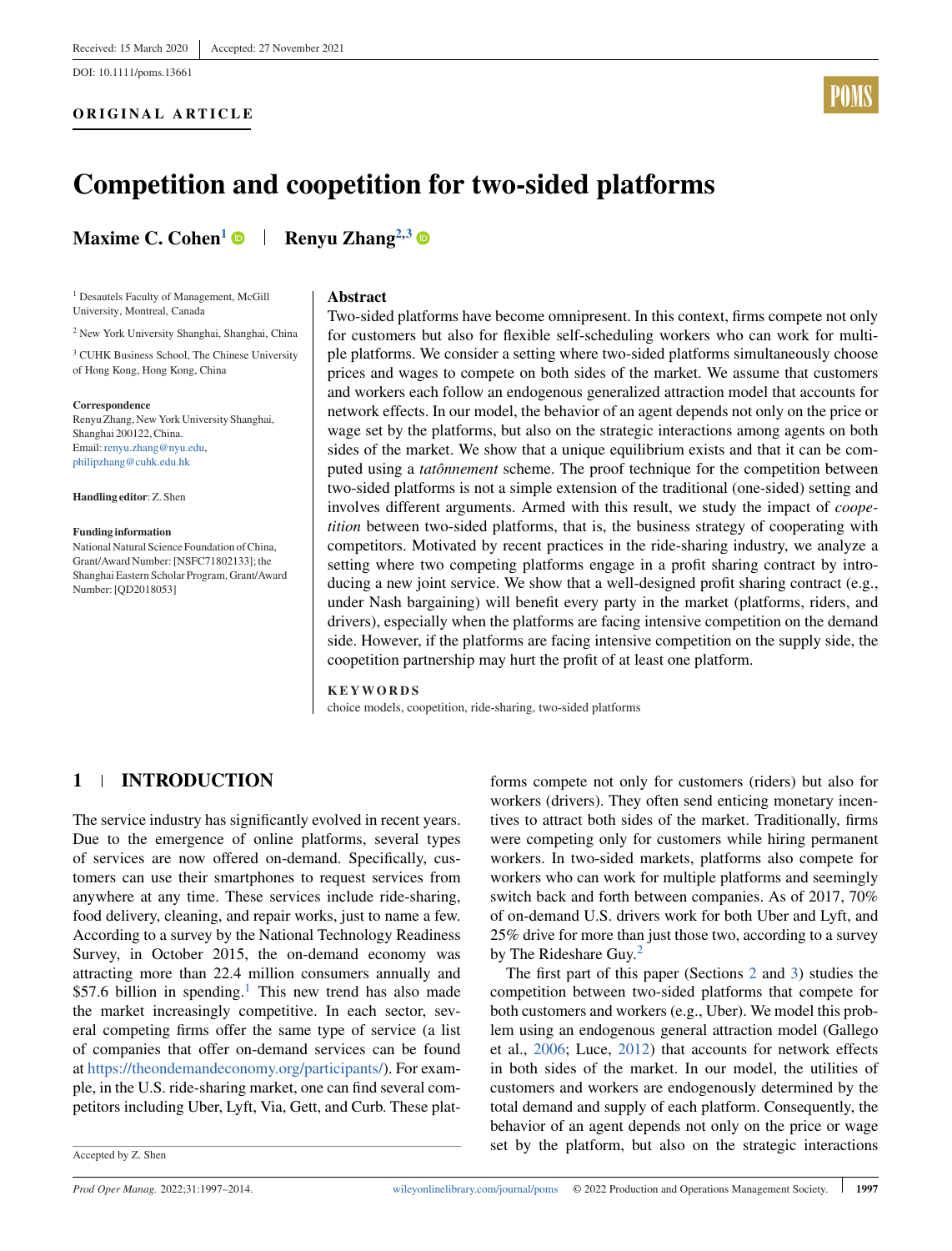# **1998** Production and Operations Management **COHEN AND ZHANG COHEN AND ZHANG**

among agents on both sides of the market. The customers belong to different segments with heterogeneous preferences over the platforms and different price sensitivities, whereas workers are endorsed with different types with heterogeneous preferences and wage sensitivities. Given that firms compete for customers and workers, the standard equilibrium analysis from the choice model literature should be revisited. The twosidedness nature of our setting makes the objective function nondifferentiable, so that traditional arguments from the literature are not applicable. Instead, we use an approach based on analyzing the best-response strategy to characterize the equilibrium. We ultimately show the existence and uniqueness of the equilibrium market outcome.

Within the ride-sharing industry, a recent trend of partnerships has emerged. One such example is the partnership [b](#page-16-0)etween Curb and Via in NYC. Curb<sup>3</sup> is an online platform that allows taxi rides to be ordered from a smartphone application and the payment can be completed either via the app or in person. Vi[a](#page-16-0)<sup>4</sup> is a ride-sharing platform that allows riders heading in the same direction to carpool and share a ride. One can definitely view these two platforms as competitors. Yet, they decided to collaborate and engage in a joint partnership. Specifically, on June 6, 2017, they started offering a joint service through a *profit sharing contract*, under which Curb and Via each earn a portion of the net profit from the joint service. This type of partnership is often referred to as *coopetition*, a term coined to describe cooperative competition (see, e.g., Brandenburger & Nalebuff, [2011\)](#page-17-0). The new service introduced by Curb and Via allows users to book a shared taxi from either platform (this is called Shared Taxi). Shared Taxi fares are calculated using the meter price and paid directly to the driver. If the matching algorithm finds another rider heading in the same direction, the two riders will carpool and save 40% on any shared portion of the trip[.](#page-17-0)<sup>5</sup>

The recent partnership between Curb and Via is not an exception. Below, we report four additional similar examples:

- 1. In December 2016, Uber partnered with Indonesia's second largest taxi operator PT Express Transindo Utama Tbk. This partnership gave Uber access to express fleet of taxis and drivers. Express drivers who participate in the program can serve requests from Uber.
- 2. In October 2014, Uber partnered with For Hire taxis to expand pick-up availability in Seattle. In this partnership, riders can select multiple options directly from the Uber app (UberX, UberXL, Black Car, SUV, and For Hire).
- 3. In March 2017, Grab partnered with SMRT Taxis with the goal of building the largest car fleet (taxi and private-hire) in Southeast Asia. In this partnership, all SMRT drivers will use only Grab's application for third-party bookings (to complement street-hail pickups).
- 4. On January 31, 2017, Go-Jek partnered with PT Blue Bird Tbk in Indonesia. In this partnership, riders will simply be served by the closest driver[.](#page-17-0)<sup>6</sup>

It is clear that both platforms have their incentives to engage in such partnerships. For example, it allows ridesharing platforms to expand their fleet of drivers and increase their market share. Platforms can also benefit from technological advances developed by other firms (e.g., efficient matching algorithms). At the same time, such partnerships can cannibalize the original market shares (customers who were riding with one of the platforms may now switch to the new service).

The second part of this paper (Sections [4](#page-7-0) and [5\)](#page-9-0) is motivated by the type of partnerships described above. We study the implications of introducing a new joint service between two competing platforms via a profit-sharing contract. Our goal is to examine the impact of the new service on both platforms, riders, and drivers. In conformance with recent partnerships (e.g., Curb and Via), we assume that the workers are coming from two separate labor pools. Although it is not a priori obvious whether coopetition will benefit the platforms, our analysis shows that—under the Nash bargaining framework—a well-designed contract is beneficial for both platforms, riders, and drivers (i.e., yields a Pareto improvement), in particular when the platforms are facing intensive competition on the demand side. However, if the platforms are facing intensive competition on the supply side, the coopetition partnership may hurt the profit of at least one platform.

## **1.1 Contributions**

Given the recent popularity of two-sided platforms, this paper extends our understanding on competition and coopetition models in this context. We next summarize our main contributions.

## 1.1.1 Equilibrium in a two-sided general attraction model with network effects

This paper is among the first to study the (price and wage) competition between two-sided platforms. We use an endogenous general attraction model with network effects to capture the decision process of potential customers and workers. Our model explicitly captures the potential heterogeneity in customers and workers. We prove the existence and uniqueness of equilibrium under general price and wage (Theorem [1\)](#page-5-0) and under a fixed-commission rate (Theorem [2\)](#page-6-0). We also convey that the equilibrium outcome can be computed efficiently using a *tatônnement scheme*. Interestingly, the proof technique for two-sided markets is not a simple extension of the traditional (one-sided) setting. Instead, we show that the bestresponse strategy is a monotone contraction mapping, allowing us to prove the existence and uniqueness of equilibrium.

## 1.1.2 Win–win coopetition using a profit sharing contract

Motivated by recent practices in ride-sharing, we study how introducing a new joint service affects the competing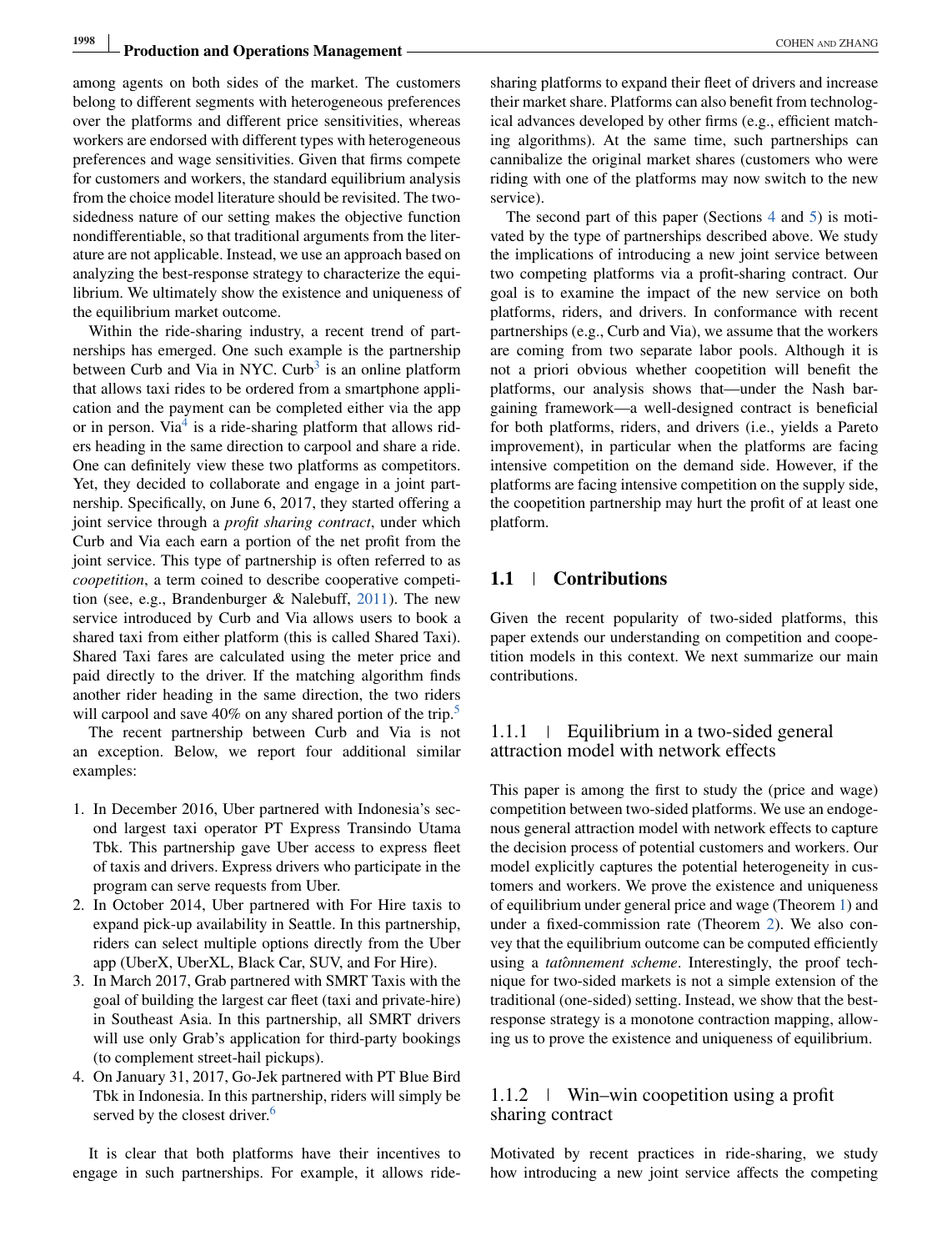platforms. We first show that there exists a unique equilibrium even after introducing the coopetition partnership. We also capture the strategic interactions between the platforms using the Nash bargaining framework. We show that the platforms will agree on a profit sharing contract that increases the profit of each platform. We then identify conditions under which the coopetition partnership is *strictly* beneficial for both participating platforms, namely, engaging in a coopetition is a win–win strategy when the platforms are facing intensive competition on the demand side. However, if the platforms are facing intensive competition on the supply side, coopetition may hurt the profit of at least one platform. Finally, we identify three main effects induced by the coopetition partnership: new market share, cannibalization, and wage variation.

# 1.1.3 Pareto improvement under coopetition

As expected, riders will also benefit from coopetition. Interestingly, we show that one can design a profit sharing contract that will also benefit drivers. Consequently, when the coopetition terms are carefully designed, it will benefit every party (both participating platforms, riders, and drivers).

# **1.2 Related literature**

This paper is related to three streams of literature: price competition under choice models, economics of ride-sharing platforms, and coopetition models.

## 1.2.1 Price competition under choice models

The first relevant stream of literature is related to choice models (for a review on this topic, see Train, [2009,](#page-17-0) and the references therein), and in particular price competition under the MNL model and its extensions (see, e.g., Aksoy-Pierson et al., [2013;](#page-17-0) Anderson et al., [1992;](#page-17-0) Gallego et al., [2006;](#page-17-0) Gallego & Wang, [2014;](#page-17-0) Konovalov & Sándor, [2010;](#page-17-0) Li & Huh, [2011\)](#page-17-0). Talluri and Van Ryzin [\(2004\)](#page-17-0) consider a revenue management setting under a general discrete choice model. The authors propose an exact solution and derive several structural properties. Using the MNL model, Gallego et al. [\(2006\)](#page-17-0) show that a unique equilibrium exists when costs are increasing and convex in sales. In Li and Huh [\(2011\)](#page-17-0), the authors consider the problem of pricing multiple products under the nested-MNL model and show that characterizing the equilibrium is analytically tractable. In this literature, the main focus is on showing the existence and/or uniqueness of the equilibrium outcome. In this paper, we extend the results of Gallego et al. [\(2006\)](#page-17-0) and Li and Huh [\(2011\)](#page-17-0) to show that a unique equilibrium exists in a two-sided market where firms compete for both customers and workers. As mentioned, the proof technique for two-sided markets is not a simple extension of the traditional (one-sided) setting and involves different arguments. To capture the fact that the decision of an agent depends on other agents' decisions, we consider a general attraction model that accounts for network effects. Specifically, our choice model is constructed in a similar fashion as the MNL-type models with endogenous network effects. Wang and Wang [\(2016\)](#page-17-0) and Du et al. [\(2016\)](#page-17-0) incorporate demand-side network effects into the standard MNL model and study the optimal pricing and assortment strategies. We extend this framework by endogenizing the network effects on both the demand and supply sides to examine the twosided competition between platforms. The network effects considered in our model are threshold-based, which generalize the traditional linear network effects in the platform competition literature (e.g., Armstrong, [2006;](#page-17-0) Rochet & Tirole, [2003,](#page-17-0) [2006\)](#page-17-0).

#### 1.2.2 Economics of ride-sharing platforms

The popularity of ride-sharing platforms triggered a great interest in studying pricing decisions in this context. Several papers consider the problem of designing incentives on prices and wages to coordinate supply with demand for ondemand service platforms (see, e.g., Bai et al., [2019;](#page-17-0) Benjaafar et al., [2021;](#page-17-0) Bimpikis et al., [2019;](#page-17-0) Chen & Hu, [2020;](#page-17-0) Hu and Zhou, [2017;](#page-17-0) Taylor, [2018;](#page-17-0) Yu et al., [2020\)](#page-17-0). Our work has a similar motivation but is among the first to explicitly capture the competition between platforms using a general attraction choice model for each side of the market. The recent work by Nikzad [\(2017\)](#page-17-0) also analyzes the competition between ride-sharing platforms but with a different focus. The author shows that the effect of competition on prices and wages crucially depends on market thickness (i.e., the number of potential workers). The author identifies an underlying mechanism that is quite similar to the one we advocate in our work: monopoly may soften competition (which may hurt workers and customers), but given the resource pooling on the supply side, it may actually benefit all parties. In Hu and Zhou [\(2017\)](#page-17-0), the authors study the pricing decisions of an on-demand platform and demonstrate the good performance of a flat-commission contract. We will also consider the special case of flat-commission contracts.

### 1.2.3 Coopetition models

As mentioned, when two competitors cooperate, this is often referred to as *coopetition* (see, e.g., Brandenburger & Nalebuff, [2011\)](#page-17-0). Closer to our work, there are several papers on coopetition in operations management. For example, Nagarajan and Sošić  $(2007)$  $(2007)$  propose a model for coalition formation among competitors and characterize the equilibrium behavior of the resulting strategic alliances. Casadesus-Masanell and Yoffie [\(2007\)](#page-17-0) study the simultaneously competitive and cooperative relationship between two manufacturers of complementary products, such as Intel and Microsoft, on their R&D investment, pricing, and timing of new product releases. In a strategic alliance setting with capacity sharing, Roels and Tang [\(2017\)](#page-17-0) show that an ex ante capacity reservation contract will benefit both firms. In the revenue management literature, several papers have studied a common form of coopetition among airline companies, called airline alliances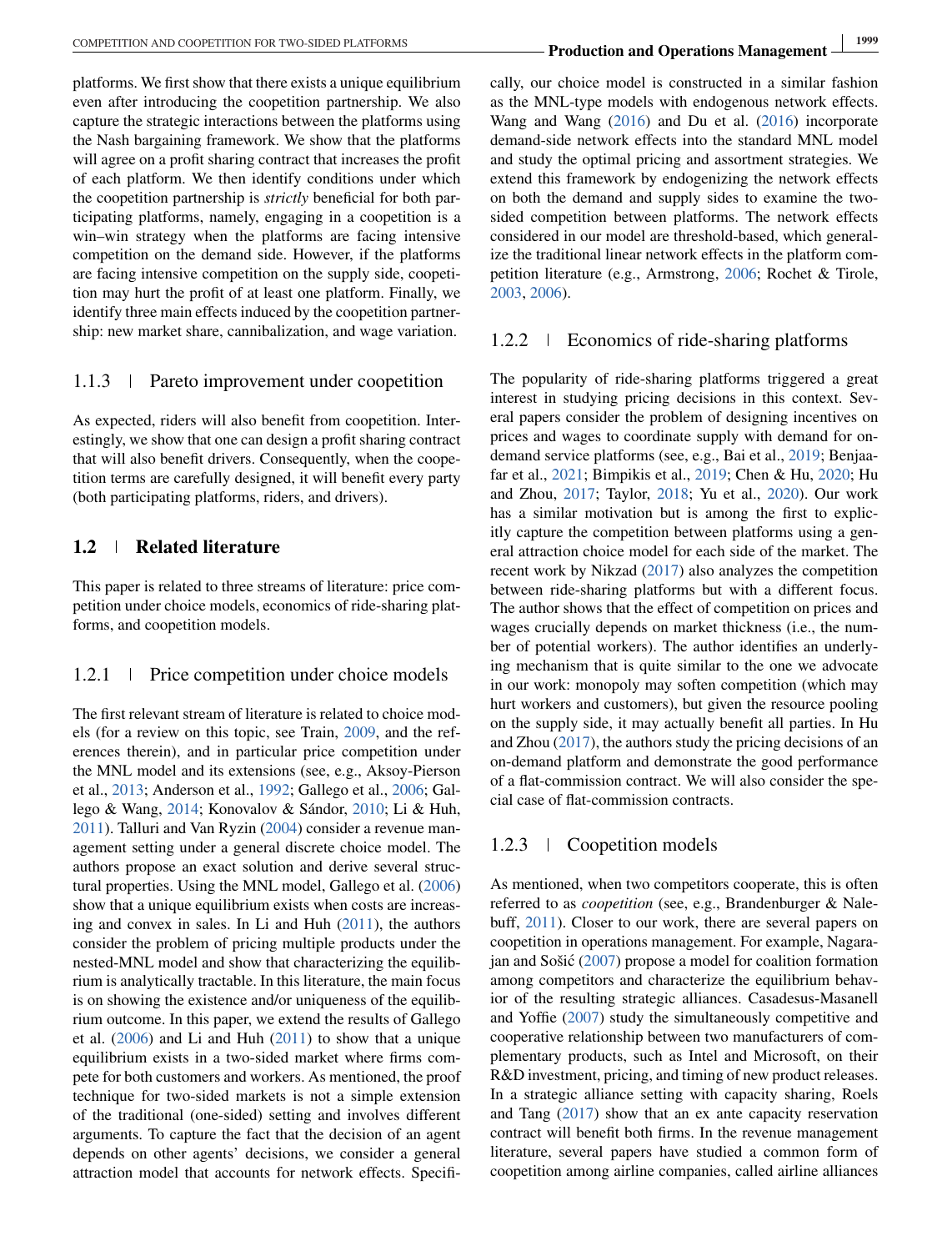<span id="page-3-0"></span>(see, e.g., Netessine & Shumsky, [2005;](#page-17-0) Wright et al., [2010\)](#page-17-0). Coopetition and its related contractual issues have also been studied in the context of service operations (as opposed to manufacturing and supply chain). For example, Roels et al. [\(2010\)](#page-17-0) analyze the contracting issues that arise in collaborative services and identify the optimal contracts. In a recent work, Yuan et al. [\(2021\)](#page-17-0) show that as price competition increases, the service providers may surprisingly charge higher prices under coopetition. Our contribution with respect to this literature lies in the fact that, motivated by recent partnerships, we are the first to study coopetition in ride-sharing.

Finally, our work is related to the economics literature on competition between two-sided platforms (see Armstrong, [2006;](#page-17-0) Rochet & Tirole, [2003,](#page-17-0) and the references therein). Our paper differs from this literature in two important ways. First, we explicitly consider a supply-constrained setting where the sales (i.e., matches between customers and workers) are truncated by both demand and supply. Second, we focus on a setting where each side of the market (customers and workers) follows a choice model to decide which platform to use and work. As a result, our model is especially applicable to the increasingly competitive environment between on-demand service platforms.

This paper is organized as follows: Section 2 presents our model of competition between two-sided platforms (in the absence of coopetition), and Section [3](#page-5-0) reports our equilibrium analysis for this model. We next consider introducing the coopetition partnership: Section [4](#page-7-0) presents our coopetition model, and Section [5](#page-9-0) studies the impact of coopetition. We present computational experiments in Section [6.](#page-12-0) Finally, we consider an extension of our model with endogenous waiting times in Section [7,](#page-13-0) and we report our conclusions in Section [8.](#page-16-0) All the proofs of the technical results are relegated to the Appendix.

## **2 COMPETITION BETWEEN TWO-SIDED PLATFORMS: MODEL**

In this section, we present our model of competition between two-sided platforms. We consider a general model of *n* competing online platforms denoted  $P_1, P_2, \ldots, P_n$ . Each platform  $P_i$  ( $i = 1, 2, ..., n$ ) offers a service via its mobile or online application. Customers belong to *m* segments, where segment *j* has a total mass of  $\Lambda$ <sub>*j*</sub> > 0. Workers belong to *l* types, where type *k* has a total mass of  $\Gamma_k > 0$ . Platform  $P_i$  charges a price of  $p_i$  to its customers and offers a wage of  $w_i$  to its workers. A summary of the notation can be found in Supporting Information Appendix A, Table A1.

#### **2.1 Demand side**

We assume that customers follow an endogenous general attraction model (e.g., Gallego et al., [2006;](#page-17-0) Luce, [2012\)](#page-17-0) that accounts for network effects. We denote the utility of the outside option of a customer of any segment by  $u_0$ . A customer in segment *j* can choose between  $n + 1$  alternatives:

 $P_1, P_2, \ldots, P_n$ , and the outside option. The utility derived by a segment-*j* customer from the service offered by *Pi endogenously* depends on the aggregate behavior of all customers (captured by  $P_i$ 's total demand  $d_i$ ) and on the aggregate behavior of all workers (captured by  $P_i$ 's total supply  $s_i$ ). If  $P_i$ 's demand is dominated by its supply (i.e.,  $d_i \leq s_i$ ), then every customer who opts for  $P_i$  will be served. In this case, a segment-*j* customer who selects  $P_i$  earns a utility of  $(q_{ii} - \kappa_i p_i)$ , where  $q_{ii}$  is the perceived quality of platform  $P_i$ for segment *j* and  $\kappa$  is the price sensitivity of segment *j*. If  $d_i > s_i$ , then the supply capacity has to be rationed. In this case, we assume that the platform randomly allocates its supply *si* to the customers who choose its service. If a segment-*j* customer chooses *Pi*'s service and successfully receives it, its utility is  $(q_{ii} - \kappa_i p_i)$ . A customer who opts for  $P_i$  but does not get served will be forced to select the outside option, whose utility is  $v_j$ . Without loss of generality, we assume that  $v_i \leq u_0$  to capture the inconvenience of requesting but not receiving service from  $P_i$ . Thus, if  $d_i > s_i$ , a customer will have a probability of  $s_i/d_i$  to be served and a probability of  $1 - s_i/d_i$  to opt for the outside option. Consequently, the expected utility of a segment-*j* customer who opts for *P<sub>i</sub>* is  $u_{ij} = \min\{1, s_i/d_i\}(q_{ij} - \kappa_i p_i) + [1 - \min\{1, s_i/d_i\}]v_i$ . Recall that the expected utility of directly taking the outside option is  $u_0$ . Based on the general attraction model, the total demand for  $P_i$  from segment-*j* customers is given by

$$
d_{ij} = \frac{\Lambda_j \exp(u_{ij})}{\exp(u_0) + \sum_{i'=1}^n \exp(u_{i'j})},
$$
  
= 
$$
\frac{\Lambda_j \exp[v_j + \min\{1, s_i/d_i\}(q_{ij} - \kappa_j p_i - v_j)]}{\exp(u_0) + \sum_{i'=1}^n \exp[v_j + \min\{1, s_{i'}/d_{i'}\}(q_{i'j} - \kappa_j p_{i'} - v_j)]}.
$$
  
(1)

Thus, the total demand for  $P_i$  is given by

$$
d_i = \sum_{j=1}^{m} d_{ij}
$$
  
= 
$$
\sum_{j=1}^{m} \frac{\Lambda_j \exp[\nu_j + \min\{1, s_i/d_i\}(q_{ij} - \kappa_j p_i - \nu_j)]}{\exp(u_0) + \sum_{i'=1}^{n} \exp[\nu_j + \min\{1, s_{i'}/d_{i'}\}(q_{i'j} - \kappa_j p_{i'} - \nu_j)]}.
$$
 (2)

To ease the exposition, we normalize  $u_0 = 0$  and hence the demand functions become

$$
d_{ij} = \frac{\Lambda_j \exp[\nu_j + \min\{1, s_i/d_i\}(q_{ij} - \kappa_j p_i - \nu_j)]}{1 + \sum_{i'=1}^n \exp[\nu_j + \min\{1, s_{i'}/d_{i'}\}(q_{i'j} - \kappa_j p_{i'} - \nu_j)]}
$$
  
for all  $1 \le i \le n, 1 \le j \le m$ ,  

$$
d_i = \sum_{j=1}^m d_{ij} = \sum_{j=1}^m \frac{\Lambda_j \exp[\nu_j + \min\{1, s_i/d_i\}(q_{ij} - \kappa_j p_i - \nu_j)]}{1 + \sum_{i'=1}^n \exp[\nu_j + \min\{1, s_{i'}/d_{i'}\}(q_{i'j} - \kappa_j p_{i'} - \nu_j)]}
$$
  
for all  $1 \le i \le n$ .

(3)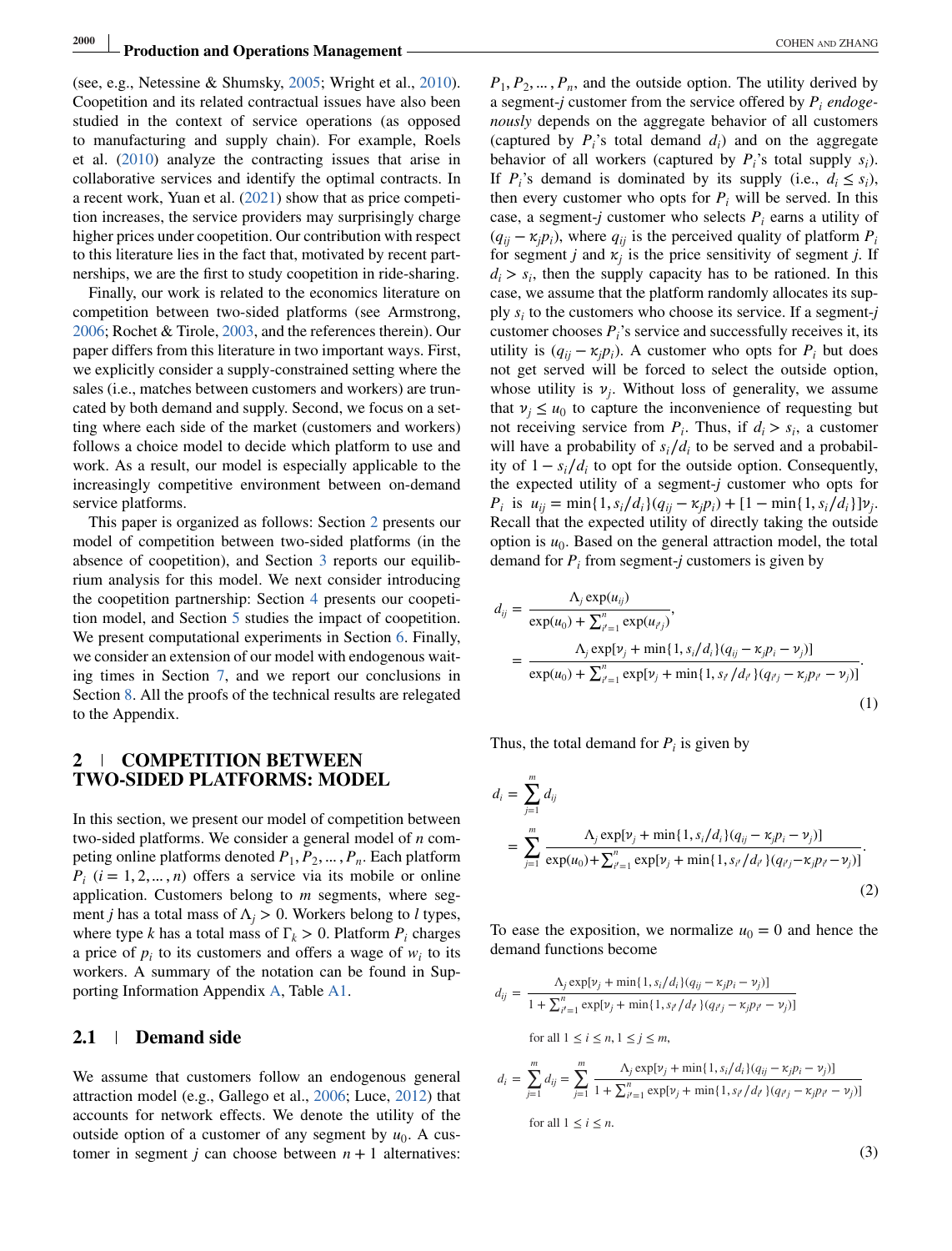## **2.2 Supply side**

Workers also follow an endogenous general attraction model with network effects to select the platform to work for. Similar to the demand side, the expected utility that a worker derives from working for  $P_i$  depends endogenously on the aggregate behavior of all customers (captured by the total demand *di*) and on the aggregate behavior of all workers (captured by the total supply  $s_i$ ). Each worker chooses one of  $n + 1$  alternatives:  $P_1, P_2, \ldots, P_n$ , and the outside option. We denote the attractiveness of  $P_i$  for a type- $k$  worker by  $a_{ik}$ , while  $a_0$  represents the attractiveness of the outside option for any worker. If demand dominates supply  $(d_i \geq s_i)$ , then any worker of type- $k$  who opts for  $P_i$  can serve a customer and will receive the wage  $w_i$ , so the utility is given by  $a_{ik} + \eta_k w_i$ , where  $\eta_k$  is the wage sensitivity of type-*k* workers. If  $s_i > d_i$ , demand will be randomly rationed to the workers who opt for  $P_i$ . In this case, a worker will have a probability of  $d_i/s_i$  to be matched with a demand request (while earning a utility of  $a_{ik} + \eta_k w_i$  and a probability of  $1 - d_i/s_i$  to not be matched with any customer (while earning a utility of  $\omega_k$ ). Without loss of generality, we assume that  $\omega_k \le a_0$  to capture the inconvenience associated with not being forced to work for the outside option. Thus, the expected utility of a type-*k* worker choosing  $P_i$  is  $v_{ik} = \min\{1, d_i/s_i\}(a_{ik} + \eta_k w_i) + \min\{1, d_i/s_i\}(a_{ik} + \eta_k w_i)$  $(1 - \min\{1, d_i/s_i\})\omega_k = \omega_k + \min\{1, d_i/s_i\}(a_{ik} + \eta_k w_i - \omega_k).$ Based on the general attraction model, the total supply for *Pi* from type *k* customers is given by

$$
s_{ik} = \frac{\Gamma_k \exp(v_{ik})}{\exp(v_0) + \sum_{i'=1}^n \exp(v_{i'})}
$$
  
= 
$$
\frac{\Gamma_k \exp[\omega_k + \min\{1, d_i/s_i\} (a_{ik} + \eta_{ik} w_i - \omega_k)]}{\exp(a_0) + \sum_{i'=1}^n \exp[\omega_k + \min\{1, d_{i'}/s_{i'}\} (a_{i'k} + \eta_{i'k} w_{i'} - \omega_k)]}.
$$
(4)

The total supply for  $P_i$  is given by

$$
s_i = \sum_{k=1}^{l} s_{ik} = \sum_{k=1}^{l} \frac{\Gamma_k \exp(v_{ik})}{\exp(v_0) + \sum_{i'=1}^{n} \exp(v_{i'})}
$$
  
= 
$$
\frac{\Gamma_k \exp[\omega_k + \min\{1, d_i/s_i\}(a_{ik} + \eta_k w_i - \omega_k)]}{\exp(a_0) + \sum_{i'=1}^{n} \exp[\omega_k + \min\{1, d_{i'}/s_{i'}\}(a_{i'k} + \eta_k w_{i'} - \omega_k)]}.
$$
(5)

To ease the exposition, we normalize  $a_0 = 0$  and hence the supply functions become

$$
s_{ik} = \frac{\Gamma_k \exp(\omega_k + \min\{1, d_i/s_i\} (a_{ik} + \eta_{ik} w_i - \omega_k)}{1 + \sum_{i'=1}^n \exp[\omega_k + \min\{1, d_{i'} / s_{i'}\} (a_{i'k} + \eta_k w_{i'} - \omega_k)]}
$$
  
for all  $1 \le i \le n, 1 \le k \le l$ ,  

$$
s_i = \sum_{k=1}^l s_{ik} = \sum_{k=1}^l
$$

$$
\times \frac{\Gamma_k \exp(\omega_k + \min\{1, d_i / s_i\} (a_{ik} + \eta_k w_i - \omega_k)}{1 + \sum_{i'=1}^n \exp[\omega_k + \min\{1, d_{i'} / s_{i'}\} (a_{i'k} + \eta_k w_{i'} - \omega_k)]}
$$
  
for all  $1 \le i \le n$ . (6)

We note that our model naturally incorporates the heterogeneity in customers' and workers' perceptions of quality, attractiveness, and monetary rewards for the different platforms. Such heterogeneity factors are parameterized by the heterogeneous qualities and price sensitivities of different customer segments  $(q_{ii}, \kappa_i, \nu_i : 1 \le i \le n, 1 \le j \le m)$  and by the heterogeneous attractiveness and wage sensitivities of different worker types  $(a_{ik}, \eta_k, \omega_k : 1 \le i \le n, 1 \le k \le l$ .

Our analysis begins by formally showing the validity of the above endogenous attraction model. Specifically, we show that given a price and wage vector  $(p_i, w_i : 1 \leq i \leq n)$ , the demand and supply functions in Equations [\(3\)](#page-3-0) and (6) uniquely determine a demand and supply vector  $(d_{ii}, s_{ik}: 1 \leq$ *i* ≤ *n*, 1 ≤ *j* ≤ *m*, 1 ≤ *k* ≤ *l*).

**Lemma 1.** *Given the price and wage vector*  $(p_i, w_i : 1 \leq i \leq j)$ *n*)*, there exists a unique demand and supply vector*  $(d, s)$  =  $(d_i, s_i : 1 \le i \le n)$  *that satisfies Equations* [\(3\)](#page-3-0) *and* (6)*.* 

Several remarks with respect to our endogenous attraction model are in order. As discussed, in our model, the utilities of both customers and workers are endogenously determined by the total demand and supply of each platform. Consequently, customers and workers account for the strategic interactions among themselves, which give rise to endogenous market outcomes. Our endogenous two-sided choice model is constructed in a similar fashion as the MNL model with endogenous network effects (see Du et al., [2016;](#page-17-0) Wang & Wang, [2016\)](#page-17-0). In these papers, the utility (and the purchase probability) of choosing one product is endogenously determined by the demand of each product through network effects. In our model, the utility of a customer will increase if his/her chance of being served increases. Analogously, the utility of a worker will increase if his/her chance of working for the platform increases. Ultimately, the choice behavior of a customer (or a worker) depends not only on the price (or wage) set by the platform, but also on the strategic interactions among agents on both sides of the market.

In equilibrium, each two-sided platform exhibits *positive* cross-side network effects and *negative* same-side network effects. Namely, if we add one agent (a customer or a worker) to either platform, the utility of other agents from the same side of the market will decrease; conversely, the utility of agents from the opposite side of the market will increase. This extends the framework proposed in Wang and Wang [\(2016\)](#page-17-0) and Du et al. [\(2016\)](#page-17-0), which only considers (positive or negative) network effects on the demand side.

We also highlight that the positive and negative effects captured by our model correspond to threshold-type network effects, which will occur only if a certain threshold is attained (i.e.,  $s_i/d_i > 1$  for the demand side and  $d_i/s_i > 1$  for the supply side). As a result, our model generalizes the standard linear network effect model from the traditional two-sided platforms literature (e.g., Armstrong, [2006;](#page-17-0) Rochet & Tirole, [2003,](#page-17-0) [2006\)](#page-17-0). In fact, the extension of our model to endogenous waiting times (see Section [7\)](#page-13-0) can be viewed as a generalization of the network effects to a (quasi-)linear type,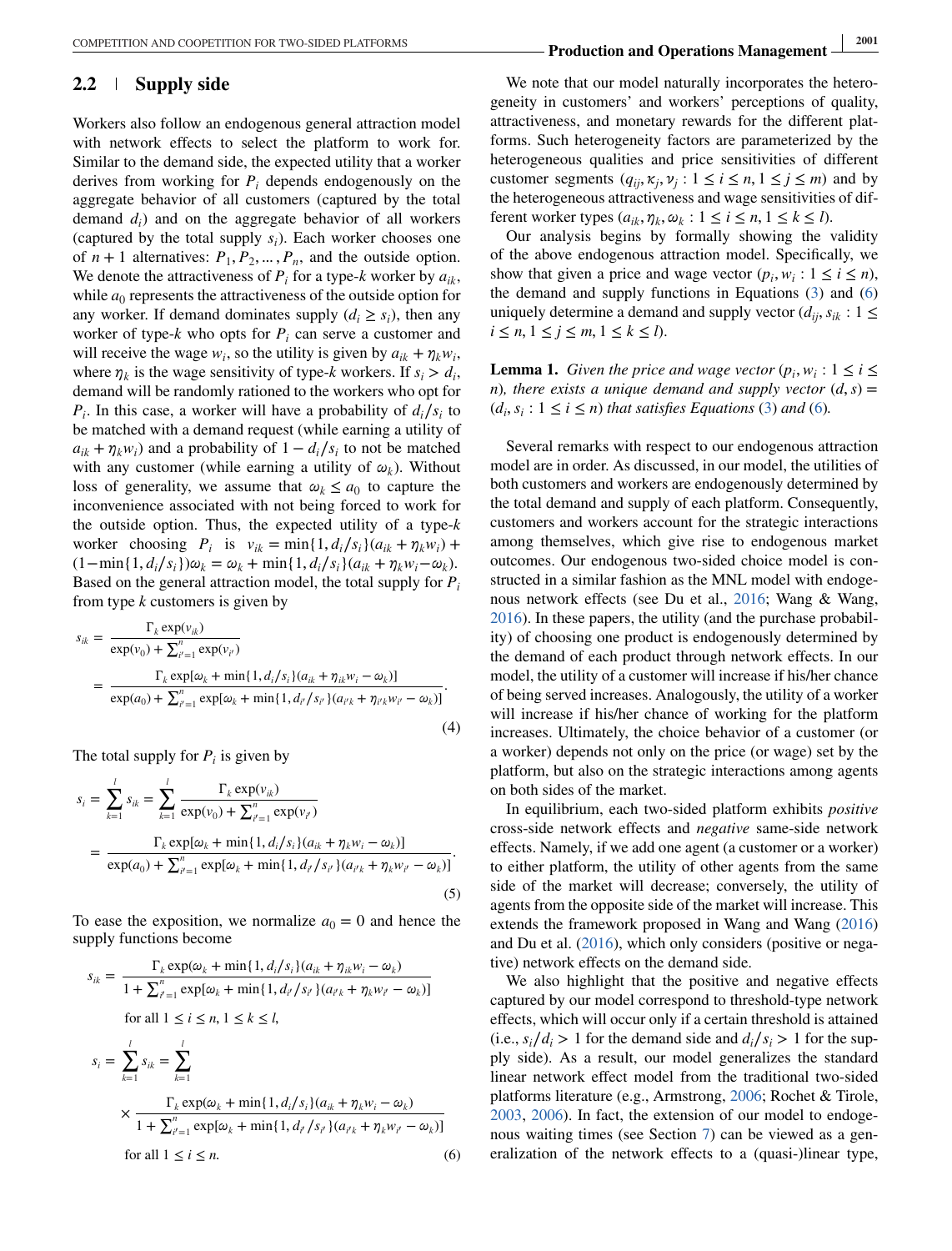# <span id="page-5-0"></span>**2002 Production and Operations Management COHEN AND ZHANG <b>Production and Operations Management**

because the waiting time of customers who select platform  $P_i$ ,  $\kappa(s_i - d_i)$ , is quasi-linear in both the total supply  $s_i$  and the total demand  $d_i$  of platform  $P_i$ . Thus, we are able to extend our results to other models with network effects.

The total sales of  $P_i$  are truncated by both demand and supply, that is,  $\min\{d_i, s_i\}$ . Thus, the profit earned by  $P_i$  is given by

$$
\pi_i(p, w) = (p_i - w_i) \min\{d_i, s_i\},\
$$

where

$$
(p, w) = (p_1, p_2, \dots, p_n, w_1, w_2, \dots, w_n),
$$
  
\n
$$
d_i = \sum_{j=1}^m \frac{\Lambda_j \exp[\nu_j + \min\{1, s_i/d_i\}(q_{ij} - \kappa_j p_i - \nu_j)]}{1 + \sum_{i'=1}^n \exp[\nu_j + \min\{1, s_{i'}/d_{i'}\}(q_{i'j} - \kappa_j p_{i'} - \nu_j)]},
$$
\n(7)

and

$$
s_i = \sum_{k=1}^{l} \frac{\Gamma_k \exp[\omega_k + \min\{1, d_i/s_i\} (a_{ik} + \eta_k w_i - \omega_k)]}{1 + \sum_{i'=1}^{n} \exp[\omega_k + \min\{1, d_{i'}/s_{i'}\} (a_{i'k} + \eta_k w_{i'} - \omega_k)]}.
$$
\n(8)

In the special case of a fixed-commission rate, each platform allocates a fixed proportion  $0 < \beta_i < 1$  of the price paid by customers to its workers, that is,  $w_i = \beta_i p_i$ . In this case, the profit earned by  $P_i$  for each  $i = 1, 2, ..., n$  can be calculated as

$$
\pi_i^c(p) = (p_i - \beta_i p_i) \min\{d_i, s_i\} = (1 - \beta_i) p_i \min\{d_i, s_i\},\
$$

where

$$
p = (p_1, p_2, ..., p_n),
$$
  
\n
$$
d_i = \sum_{j=1}^{m} \frac{\Lambda_j \exp[\nu_j + \min\{1, s_i/d_i\}(q_{ij} - \kappa_j p_i - \nu_j)]}{1 + \sum_{i'=1}^{n} \exp[\nu_j + \min\{1, s_{i'}/d_{i'}\}(q_{i'j} - \kappa_j p_{i'} - \nu_j)]},
$$
\n(9)

and

$$
s_i = \sum_{k=1}^{l} \frac{\Gamma_k \exp[\omega_k + \min\{1, d_i/s_i\}(a_{ik} + \beta_i \eta_k w_i - \omega_k)]}{1 + \sum_{i'=1}^{n} \exp[\omega_k + \min\{1, d_{i'}/s_{i'}\}(a_{i'k} + \beta_{i'} \eta_k w_{i'} - \omega_k)]}.
$$
\n(10)

## **3 COMPETITION BETWEEN TWO-SIDED PLATFORMS: EQUILIBRIUM ANALYSIS**

Recall that the platforms  $P_1, P_2, \ldots, P_n$  compete on both price and wage. More specifically, they engage in a simultaneous game in which  $P_i$  sets  $p_i$  and  $w_i$  to maximize  $\pi_i(p, w)$ . After observing the platforms' price and wage decisions, customers and workers engage in a game where every agent selects an action (i.e., decide between one of the platforms and the outside option) that best responds to the aggregate decisions of all other players.

In this section, we characterize the equilibrium outcome of this game, which we call the *two-sided competition game*. A strategy profile of both platforms is an equilibrium, if each platform maximizes its own profit given the competitors' strategy, that is,

$$
(p_i^*, w_i^*) \in \underset{(p_i, w_i)}{\text{arg max}} \pi_i(p_i, w_i, p_{-i}^*, w_{-i}^*), \tag{11}
$$

where  $(p^*_{-i}, w^*_{-i})$  is the equilibrium price and wage vector of all other platforms. We also denote the equilibrium demand and supply of  $P_i$  by  $d_i^*$  and  $s_i^*$ , respectively, where

$$
d_i^* = \sum_{j=1}^m \frac{\Lambda_j \exp[\nu_j + \min\{1, s_i^* / d_i^*\} (q_{ij} - \kappa_j p_i^* - \nu_j)]}{1 + \sum_{i'=1}^n \exp[\nu_j + \min\{1, s_{i'}^* / d_{i'}^*\} (q_{i'j} - \kappa_j p_{i'}^* - \nu_j)]}
$$
(12)

and

$$
s_i^* = \sum_{k=1}^l \frac{\Gamma_k \exp[\omega_k + \min\{1, d_i^* / s_i^*\} (a_{ik} + \eta_k w_i^* - \omega_k)]}{1 + \sum_{i'=1}^n \exp[\omega_k + \min\{1, d_{i'}^* / s_{i'}^*\} (a_{i'k} + \eta_k w_{i'}^* - \omega_k)]}.
$$
\n(13)

The following theorem shows that a unique equilibrium exists and that at equilibrium, supply matches with demand.

**Theorem 1.** *Consider the above two-sided competition game. Then, the following holds:*

- 1*. Under equilibrium, supply matches with demand, that is,*  $s_i^* = d_i^*$  *for*  $i = 1, 2, ..., n$ .
- 2*. The two-sided competition game admits a unique equilibrium*  $(p^*, w^*) = (p_1^*, p_2^*, \dots, p_n^*, w_1^*, w_2^*, \dots, w_n^*)$ *. Further, the equilibrium can be computed using a* tat*o*̂nnement *scheme.*

In the two-sided competition game, if supply does not match with demand, one can always find a profitable unilateral deviation by increasing the price (when demand exceeds supply) or by decreasing the wage (when supply exceeds demand). See more details in the proof of Theorem 1 in Supporting Information Appendix B. In addition, based on the second part of Theorem 1, the equilibrium can be computed using a *tatônnement* scheme, namely, if each platform uses the best-response strategy based on the price and wage of its competitor in the previous iteration, the sequence of price and wage strategies converge to the unique equilibrium  $(p_1^*, p_2^*, ..., p_n^*, w_1^*, w_2^*, ...$ *w*∗ *n*).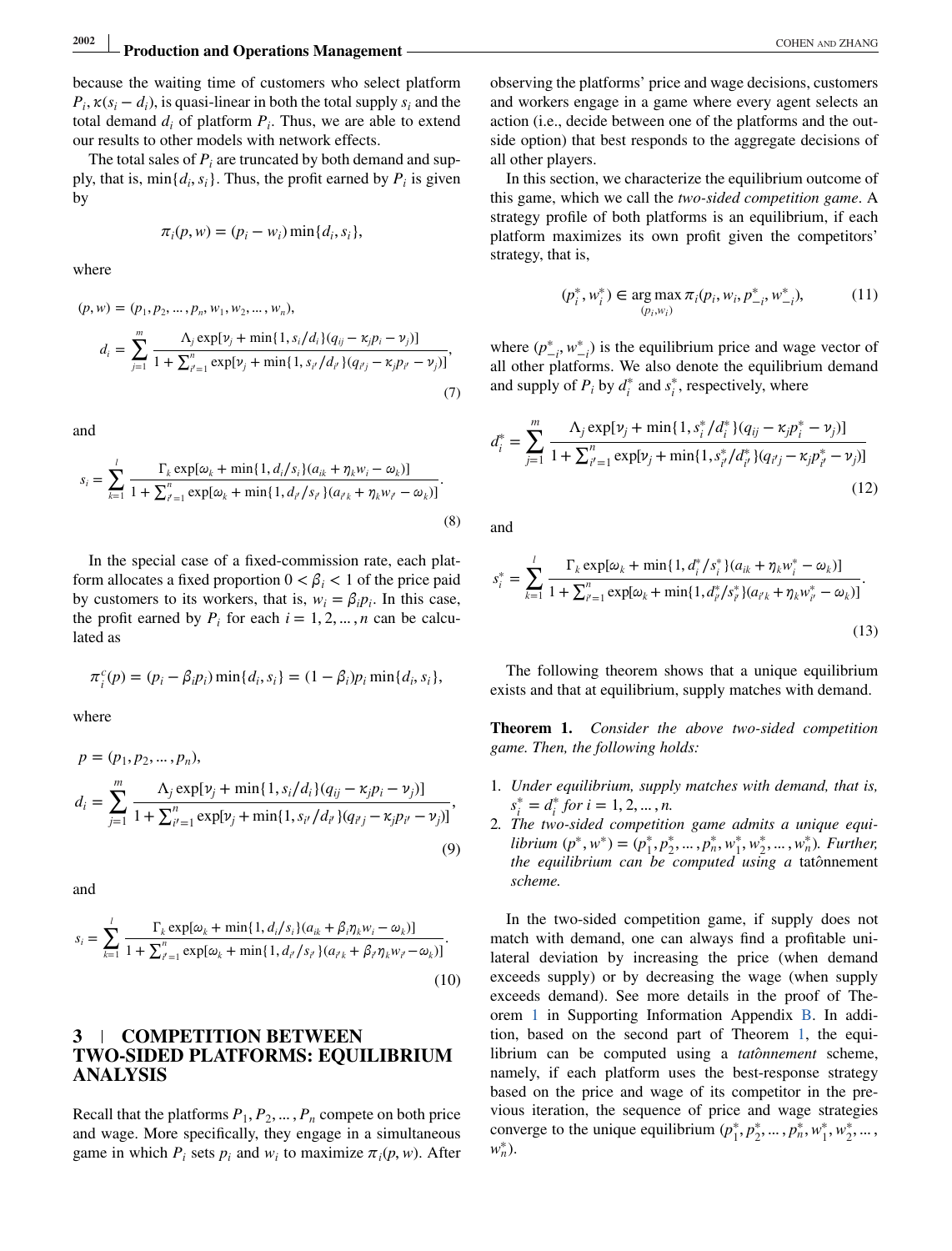<span id="page-6-0"></span>When establishing the existence and uniqueness of equilibrium in one-sided competition with logit-type demand models without network effects (e.g., MNL, nested-MNL, and mixed-MNL), existing results in the literature typically leverage the first-order optimality condition (FOC) of the profit function. A common approach is to show that the system of equations that characterizes the FOC has a unique solution (see, e.g., Aksoy-Pierson et al., [2013;](#page-17-0) Gallego et al., [2006;](#page-17-0) Gallego & Wang, [2014;](#page-17-0) Li & Huh, [2011\)](#page-17-0). In the twosided competition game with the endogenous choice model considered in this paper, the FOC turns out to be difficult to analyze. This is driven by the fact that the platforms have more flexibility in decisions (price and wage). Furthermore, the total sales of each platform is endogenously determined by the choice behavior of all customers and workers in the market and is truncated by both demand and supply. As a result, the objective function becomes nondifferentiable, making traditional arguments not applicable to our model. To overcome this technical challenge, we exploit the structural properties of the best-response mapping of each platform and prove that it is a contraction mapping. Consequently, a tatônnement scheme converges to the unique equilibrium. An important insight of price competition under MNL or nested-MNL models from the literature is the optimality of the socalled equal or adjusted markup policy (see, Gallego & Wang, [2014;](#page-17-0) Li & Huh, [2011\)](#page-17-0). This property, however, no longer holds in our two-sided competition setting where demand and supply are endogenous and the platforms have the flexibility to adjust both price and wage.

The proof of Theorem [1](#page-5-0) also helps us inductively characterize the desired properties of the *tatônnement* scheme in each iteration, implying that the same properties hold under equilibrium by taking the limit. We next exploit this technique to (i) compare the equilibrium outcome of our twosided competition game to a monopoly market (i.e., both platforms are owned by a single entity) and (ii) characterize how the equilibrium strategy reacts to real-time demand changes. We denote the prices and wages under the monopolistic setting by  $(p^{m*}, w^{m*}) = (p_1^{m*}, p_2^{m*}, ..., p_n^{m*}, w_1^{m*}, w_2^{m*}, ..., w_n^{m*}),$ where  $(p^{m*}, w^{m*})$  = arg max $\sum_{i=1}^{n} \pi_i(p_i, w_i)$ .

**Proposition 1.** *The following comparative statics results hold:*

(a) 
$$
p_i^* < p_i^{m*}
$$
 and  $w_i^* > w_i^{m*}$  for  $i = 1, 2, ..., n$ .  
\n(b)  $p_i^*$  and  $w_i^*$  are increasing in  $\Lambda_j$  for  $i = 1, 2, ..., n$  and  $j = 1, 2, ..., m$ .

As stated in Proposition  $1(a)$ , in a competitive market, each platform will decrease (respectively, increase) its price (respectively, wage) to attract customers (respectively, workers). Traditionally, it was shown that price competition decreases the price of each firm relative to a monopoly (see, e.g., Li & Huh, [2011\)](#page-17-0). Proposition  $1(a)$  generalizes this result to a two-sided market by showing that competition not only decreases the price, but also raises the wage offered by each

platform. Once again, the method we use to prove Proposition 1 is different from the typical argument used in the literature. In the literature, the main argument relies on analyzing the FOC (see, e.g., Li & Huh, [2011\)](#page-17-0), whereas in our model, we directly exploit the properties of the best response in each iteration of the *tatônnement* scheme. Specifically, we input the monopoly prices and wages as the initial variables of the tatônnement scheme and show that the prices (respectively, wages) will be lower (respectively, higher) relative to the monopolistic setting, for each iteration of the scheme. At the limit of the *tatonnement* scheme, the equilibrium prices and wages under two-sided platform competition will be higher relative to the monopoly.

Consistent with the ride-sharing business practice, Proposition 1(b) suggests that both platforms adopt a surge pricing strategy under equilibrium, that is, they react to realtime peak demand levels by increasing both their price and wage. This result generalizes the well-known optimality of surge pricing for a monopoly (see, e.g., Bai et al., [2019\)](#page-17-0) to a competitive two-sided setting with endogenous supply and demand.

### **3.1 Fixed-commission rate**

Platforms often use a fixed-commission rate to pay their workers. Namely,  $P_i$  allocates a fixed share  $0 < \beta_i < 1$  of the price paid by customers to workers, that is,  $w_i = \beta p_i$  (see, e.g., Hu & Zhou, [2017\)](#page-17-0), where  $\beta$  is a prespecified parameter that does not change with the state of the market. For example, for Lyft drivers who applied before 12 AM on January 1, 2016, they earn 80% of the passenger's time, distance, and base rates in each trip[.](#page-17-0)<sup>7</sup> In the model with a fixed-commission rate, the equilibrium  $(p_1^{c*}, p_2^{c*}, ..., p_n^{c*})$  is defined as follows:

$$
p_i^{c*} \in \underset{p_i}{\text{arg max}} \pi_i^c(p_i, p_{-i}^{c*}), \tag{14}
$$

where  $p_{-i}^{c*}$  is the equilibrium price vector of all other platforms (except  $P_i$ ) under a fixed-commission rate. We also denote the equilibrium demand and supply of *Pi* by

$$
d_i^{c*} = \sum_{j=1}^{m} \frac{\Lambda_j \exp[\nu_j + \min\{1, s_i^{c*}/d_i^{c*}\} (q_{ij} - \kappa_j p_i^{c*} - \nu_j)]}{1 + \sum_{i'=1}^{n} \exp[\nu_j + \min\{1, s_{i'}^{c*}/d_{i'}^{c*}\} (q_{i'j} - \kappa_j p_{i'}^{c*} - \nu_j)]}
$$
(15)

and

$$
s_i^{c*} = \sum_{k=1}^l \frac{\Gamma_k \exp[\omega_k + \min\{1, d_i^{c*} / s_i^{c*}\} (a_{ik} + \eta_k \beta_i p_i^{c*} - \omega_k)]}{1 + \sum_{i'=1}^n \exp[\omega_k + \min\{1, d_{i'}^{c*} / s_{i'}^{c*}\} (a_{i'k} + \eta_k \beta_i p_{i'}^{c*} - \omega_k)]}.
$$
\n(16)

**Theorem 2.** *Consider the two-sided competition game under a fixed-commission rate. Then, the following holds:*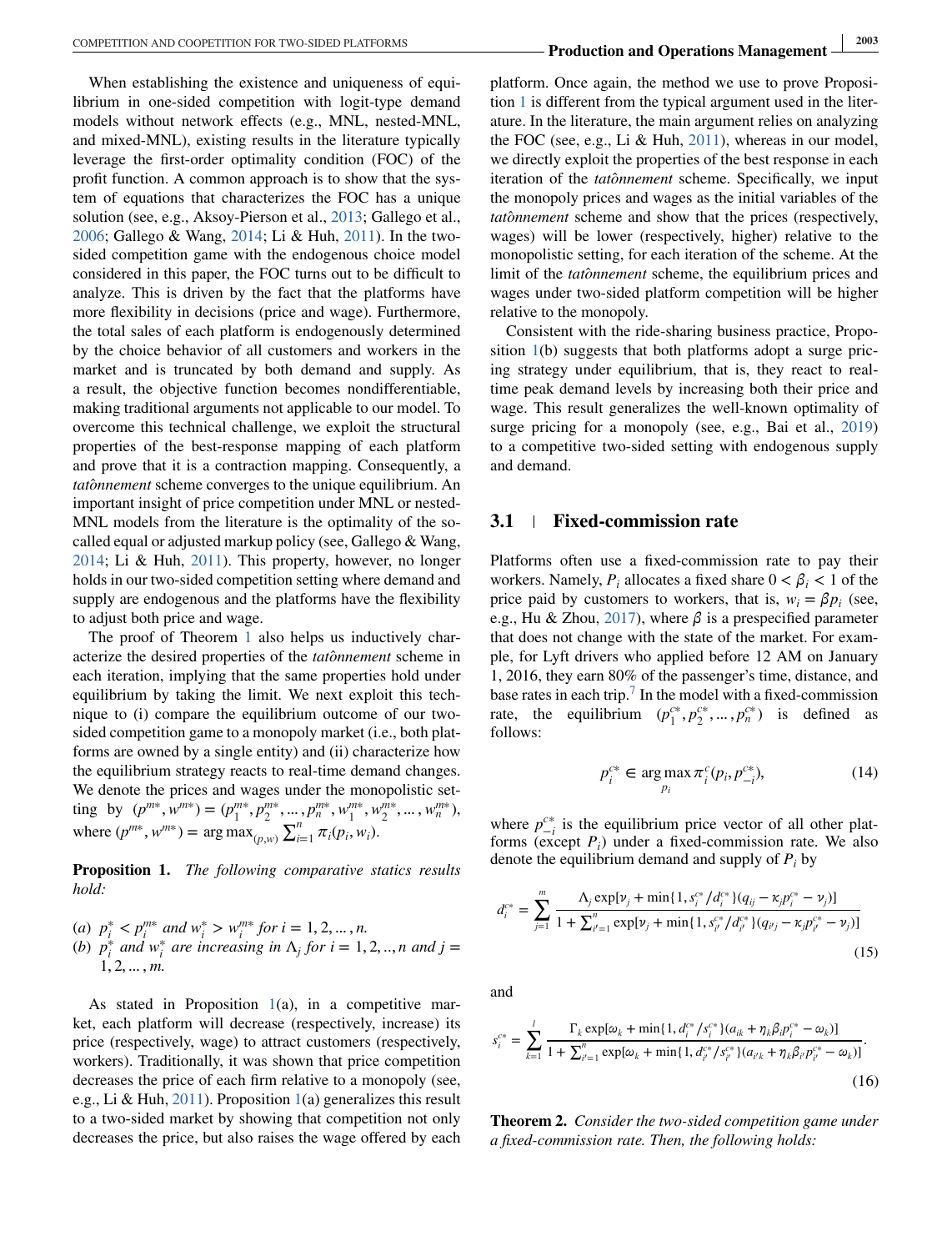- <span id="page-7-0"></span>(*a*) *Under equilibrium, supply exceeds demand, that is,*  $s_i^{c*} \geq$  $d_i^{c*}$  *for*  $i = 1, 2, ..., n$ .
- (*b*) The game under admits a unique equilibrium  $(p_1^{c*},$ *p*<sup>*c*∗</sup>, ..., *p*<sup>*c*∗</sup>). Further, the equilibrium can be computed *using a* tat*o*̂nnement *scheme.*

Note that the first part of Theorem [2](#page-6-0) is different from Theorem [1.](#page-5-0) Indeed, under a fixed-commission rate, the platforms have less flexibility in the decision-making process since the wage is tied to the price. Consequently, the argument of finding a profitable unilateral deviation does not hold anymore when  $d_i < s_i$ . When  $d_i > s_i$ , by increasing  $p_i$  (and thus also  $w_i = \beta_i p_i$  and the resulting profit margin  $(1 - \beta_i)p_i$ , it will raise  $d_i$  and  $s_i$  so that  $P_i$ 's profit increases. However, when  $d_i < s_i$ , such an approach does not necessarily increase the platform's profit: by decreasing  $p_i$  (and thus  $w_i$  and the margin),  $d_i$  will increase while  $s_i$  will decrease, so that the impact on  $P_i$ 's profit is not clear. Consequently, as shown in the proof of Theorem [2,](#page-6-0) the model with a fixed-commission rate requires a different equilibrium analysis to carefully examine the case when  $d_i < s_i$ .

We next compare the equilibrium outcomes of the base model and those of the model with a fixed-commission rate. For technical tractability, we assume that the model is symmetric, namely, the model primitives are identical for all platforms, all demand segments, and worker types. In particular, the fixed-commission rate is the same across different platforms, denoted as  $\beta = \beta_1 = \beta_2 = \cdots = \beta_n$ .

**Proposition 2.** Assume that  $\Lambda_i$ ,  $\kappa_j$ , and  $\nu_j$  are the same for *all j;*  $\Gamma_k$ ,  $\eta_k$ , and  $\omega_k$  *are the same for all k;*  $q_{ij}$  *are the same for all i and j;*  $a_{ik}$  *are the same for all i and k; and*  $\beta = \beta_1$  =  $\beta_2 = \cdots = \beta_n$ . We then have

- (*a*) *For the base model, the equilibrium prices and wages are identical for all platforms, that is,*  $p_1^* = p_2^* = \cdots = p_n^*$ *and*  $w_1^* = w_2^* = \cdots = w_n^*$ . For the model with a fixed*commission rate, the equilibrium prices are identical for all platforms, that is,*  $p_1^{c*} = p_2^{c*} = \cdots = p_n^{c*}$ .
- (*b*) *The equilibrium profit of each platform in the base model is higher relative to the model with a fixed-commission rate, that is,*  $\pi_i^* = (p_i^* - w_i^*)d_i^* \ge (1 - \beta)p_i^{c*}d_i^{c*} = \pi_i^{c*}$ *for each i, where the inequality holds as equality if*  $\beta$  = *w*<sup>∗</sup>*i p*<sup>∗</sup>*<i>i*.
- (*c*) *If*  $\beta \le w_i^* / p_i^*$ , *it follows that*  $p_i^{c*} > p_i^*$ ,  $w_i^{c*} < w_i^*$ , and  $d_i^{c*} < d_i^*$  *for each i.*
- (*d*) *If*  $\beta > w_i^* / p_i^*$ , *it follows that*  $p_i^{c*} < p_i^*$ ,  $w_i^{c*} > w_i^*$ , and  $d_i^{c*} > d_i^{*}$  *for each i.*

Proposition 2 shows that, in the symmetric setting, the equilibrium outcomes are also symmetric. Furthermore, due to the additional constraint, the equilibrium profit of each platform without a fixed-commission rate is lower relative to the base model. Depending on the magnitude of the commission rate, adopting a fixed-commission rate may have a different impact on the equilibrium price, wage, and demand of each platform. Specifically, if the commission rate is

lower (respectively, higher) than the ratio between the equilibrium wage and price from the base model, adopting a fixed-commission rate will result in a higher (respectively, lower) price, a lower (respectively, higher) wage, and a lower (respectively, higher) demand under equilibrium.

## **3.2 Separate pools of workers**

To conclude this section, we consider a two-sided competition model where workers come from different labor pools (e.g., Curb's taxi drivers and Via's self-employed drivers). This is different from our base model in which all workers belong to the same pool. In this case, a worker faces only two choices: working for the focal platform or selecting the outside option. As before, both customers and workers follow an endogenous general attraction model. Thus, the total demand and supply for  $P_i$  are given by

$$
d_i^s = \sum_{j=1}^m \frac{\Lambda_j \exp[\nu_j + \min\{1, s_i^s / d_i^s\} (q_{ij} - \kappa_j p_i - \nu_j)]}{1 + \sum_{i'=1}^n \exp[\nu_j + \min\{1, s_{i'}^s / d_{i'}^s\} (q_{i'j} - \kappa_j p_{i'} - \nu_j)]},
$$
  

$$
i = 1, 2, ..., n
$$
 (17)

and

$$
s_i^s = \sum_{k=1}^l \frac{\Gamma_k \exp[\omega_k + \min\{1, d_i^s / s_i^s\} (a_{ik} + \eta_k w_i - \omega_k)]}{1 + \exp[\omega_k + \min\{1, d_i^s / s_i^s\} (a_{ik} + \eta_k w_i - \omega_k)]},
$$
  

$$
i = 1, 2, ..., n.
$$
 (18)

As a corollary of Theorem [1,](#page-5-0) we show that a unique equi-librium exists for the model with separate pools of workers[.](#page-17-0)<sup>8</sup>

**Corollary 1.** *Consider the two-sided competition game with separate pools of workers. Then, the following holds:*

- (*a*) *Under equilibrium, supply matches with demand, that is,*  $s_i^{s*} = d_i^{s*}$  *for*  $i = 1, 2, ..., n$ .
- (*b*) *The game admits a unique equilibrium*  $(p_1^{s*}, p_2^{s*}, \dots, p_n^{s*}, w_1^{s*}, w_2^{s*}, \dots, w_n^{s*})$ *. Further, the equilibrium can be computed efficiently using a* tat*o*̂nnement *scheme.*

## **4 COOPETITION BETWEEN TWO-SIDED PLATFORMS: MODEL**

Inspired by recent practices in ride-sharing, we model the setting where a coopetition partnership is introduced via a profit sharing contract between two platforms. In particular, the two competing platforms  $P_1$  and  $P_2$  collaborate and offer a new joint service, which is available to riders from either platform. As mentioned before, one such recent example is the partnership between Curb and Via with the introduction of a taxi sharing service in NYC on June 6, 2017. For the rest of this paper, we use the terms "new joint service," "new service,"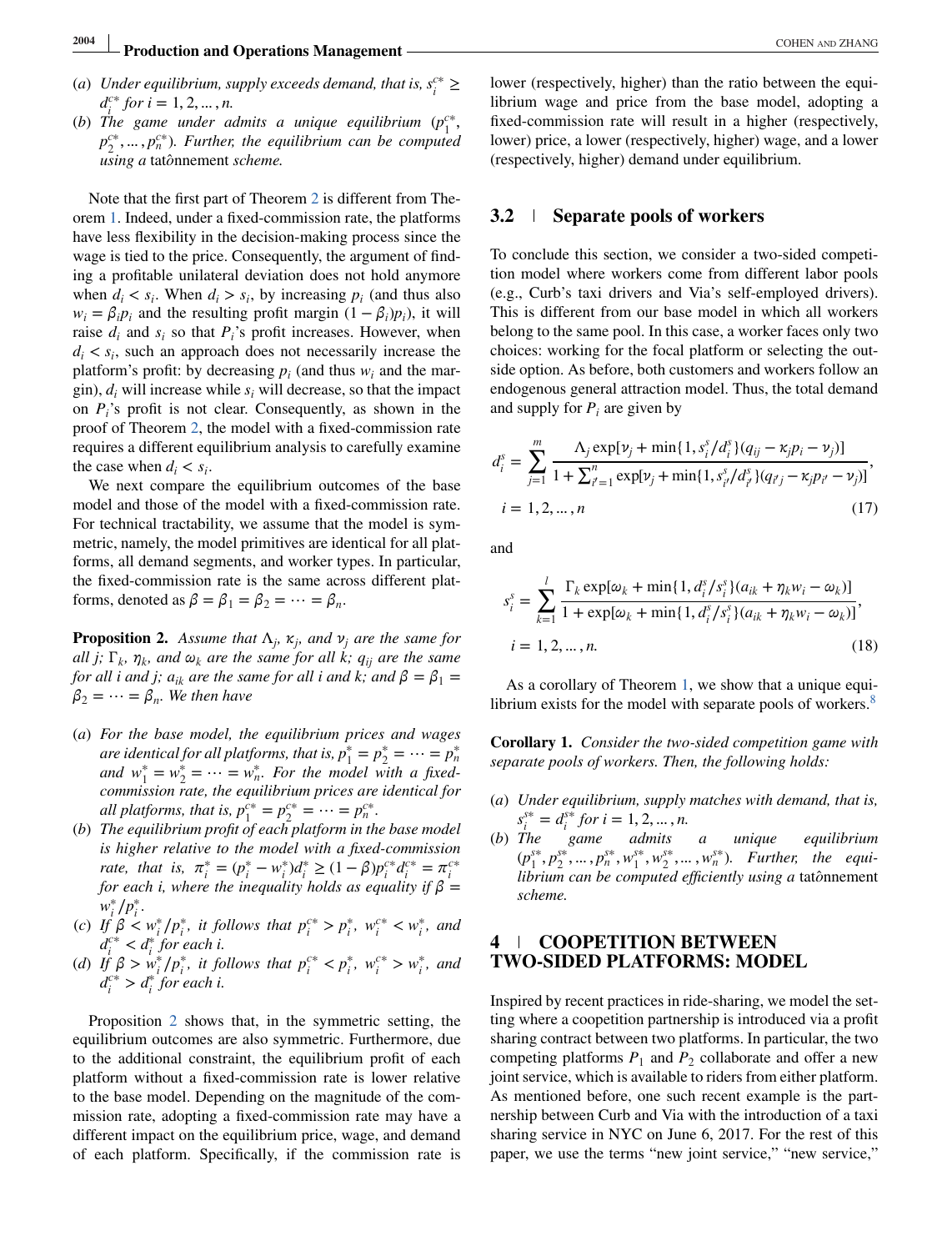and "coopetition" interchangeably. Since the coopetition partnership is mainly adopted in the ride-sharing market, we refer to customers as riders and to workers as drivers in the model with coopetition. As is clear from this model setup, *P*<sub>1</sub> and *P*<sub>2</sub> are also competing with the other *n* − 2 competitors, where we assume  $n \geq 3$ . The intensity of competition is parameterized by the total number of platforms on the market *n*.

In this section, our main inspiration is the coopetition partnership between Curb and Via. We use the superscript  $\tilde{ }$  to denote the different variables in the presence of coopetition. To be consistent with the business practice of Curb  $(P_1)$  and Via  $(P_2)$ , we assume that  $P_1$  and  $P_2$  have separate pools of drivers. We denote the prices of the original services offered by  $P_1$  and  $P_2$ , after introducing the new service by  $\tilde{p}_1$  and  $\tilde{p}_2$ . The quality and price of the new service are denoted by  $\tilde{q}_x$ and  $\tilde{p}_x$ , respectively. In addition, we propose to capture the pooling effect of the new service by the parameter  $\tilde{n}$ . This parameter corresponds to the (average) number of customers per service (i.e., riders per ride) for the new service. If the new joint service does not offer a pooling option (i.e., only private rides),  $\tilde{n} = 1$  and otherwise,  $\tilde{n} > 1$  (which is the case for the Curb–Via partnership). Since the new service is a combination of the original taxi-hailing (Curb) and carpooling (Via) services, its quality for rider-segment  $j$ ,  $q_{xi}$ , can be interpreted as a convex combination of the qualities of the original services, that is,  $q_{xj} = \sigma q_{1j} + (1 - \sigma) q_{2j}$  for all  $j = 1, 2, ..., m$ (where  $\sigma \in [0, 1]$ ). Furthermore, as in the competition model, the utility earned by a customer or by a worker depends on the decisions of all customers and workers. Namely, in the presence of coopetition, the demand and supply of each service are also endogenous market outcomes.

Inspired by the coopetition partnership between Curb and Via, we assume that the new service is solely provided by  $P_1$ 's drivers. Nevertheless, our results and insights extend to the situation where the new service is provided by workers from both platforms. Motivated by practice, we assume that Curb's drivers have no choice whether to accept requests for the new service. More generally, in most carpooling platforms, drivers need to serve all incoming requests. Moreover, both Curb and Via prioritize the new service in the same as their original services. In the presence of coopetition, the driver pool for  $P_i$  (3  $\leq$  *i*  $\leq$  *n*) will remain the same as without coopetition.

We use  $\tilde{\lambda}_1$  to denote the total demand for  $P_1$ 's drivers, which is the sum of the demand of its original service and the new service, namely  $\tilde{\lambda}_1 := \tilde{d}_1 + \tilde{d}_x / \tilde{n}$ , where  $\tilde{d}_x$  is the total number of demand requests for the new joint service. We also denote the total demand for  $P_i$ 's drivers as  $\tilde{\lambda}_i = \tilde{d}_i$  for  $i =$ 2, 3, ..., *n*. We assume that  $P_1$ 's drivers are randomly assigned either to the original service or to the new service. More specifically, if  $\tilde{s}_1 > \tilde{\lambda}_1$ , where  $\tilde{s}_1$  is the total number of workers who choose to work for  $P_1$ , then  $P_1$  has enough drivers to fulfill all demand requests. Otherwise, we assume that drivers are proportionally allocated to the original service and to the new service (considering random arrivals and a first-come-first-serve allocation rule)[.](#page-17-0)<sup>9</sup> Recall that the demand of  $P_1$ 's

original service (respectively, new service) is  $\tilde{d}_1$  (respectively,  $\frac{d_x}{\hbar}$ ). Thus, *P*<sub>1</sub> will allocate  $\tilde{s}_1 \cdot \frac{d_1}{\tilde{\lambda}_1}$  drivers to its original service and  $\tilde{s}_x = \tilde{s}_1 \cdot \frac{\tilde{d}_x/\tilde{n}}{\tilde{s}_1}$  drivers to  $\frac{x}{\lambda_1}$  drivers to the new service. For notational convenience, we denote  $\tilde{N}$  := {1, 2, ..., *n*, *x*} as the set of services in the presence of coopetition.

As in the competition model, the utility earned by a consumer from choosing one of the services is endogenously determined by the aggregate demand and supply. The expected utility that a rider from segment *j* derives from  $P_1$ 's original service is  $\tilde{u}_{1j} = v_j + \min\{1, \tilde{s}_1\}$  $\frac{d_1}{\lambda_1}$ / $\tilde{d}_1$ }(*q*<sub>1*j*</sub> −  $\kappa_j \tilde{p}_1 - \nu_j$ ) =  $\nu_j$  + min{1,  $\tilde{s}_1$ / $\tilde{\lambda}_1$ }(*q*<sub>1*j*</sub>- $\kappa_j \tilde{p}_1 - \nu_j$ ), from *P<sub>i</sub>*'s original service is  $\tilde{u}_{ij} = v_j + \min\{1, \tilde{s}_i/\tilde{d}_i\} (q_{ij} - q_{ij})$  $\chi_i \tilde{p}_i - \nu_i$ ) (*i* = 2, ..., *n*), from the new service is  $\tilde{u}_{xi}$  =  $\nu_j$  + min{1,  $\tilde{s}_x \tilde{n}/\tilde{d}_x$ }( $q_{xj} - \kappa_j \tilde{p}_x - \nu_j$ ), and from the outside option is  $\tilde{u}_0 = 0$ . Thus, the demand for each service is given by

$$
\tilde{d}_i = \sum_{j=1}^m \tilde{d}_{ij} = \sum_{j=1}^m \frac{\Lambda_j \exp(\tilde{u}_{ij})}{\exp(\tilde{u}_0) + \sum_{i' \in \tilde{N}} \exp(\tilde{u}_{i'j})}, \quad \text{for } i \in \tilde{N}.
$$
\n(19)

Consequently, in the presence of coopetition, the demand for *P<sub>i</sub>*'s service ( $i \in \tilde{N}$ ) is

$$
\tilde{d}_{i} = \sum_{j=1}^{m} \frac{\Lambda_{j} \exp[\nu_{j} + \min\{1, \tilde{s}_{i}/\tilde{\lambda}_{i}\}(q_{ij} - \kappa_{j}\tilde{p}_{i} - \nu_{j})]}{1 + \sum_{i' \in \tilde{N}} \exp[\nu_{j} + \min\{1, \tilde{s}_{i'}/\tilde{\lambda}_{i'}\}(q_{i'j} - \kappa_{j}\tilde{p}_{i'} - \nu_{j})]}.
$$
\n(20)

Analogously, a type-*k* driver working for *Pi* will earn an expected utility of  $\tilde{v}_{ik} = \omega_k + \min\{1, \tilde{\lambda}_i / \tilde{s}_i\} (a_{ik} + \eta_k w_i - \omega_k)$  $(i = 1, 2, 3, ..., n, k = 1, 2, ..., l)$ , whereas the expected utility of the outside option is  $\tilde{v}_0 = 0$ . Thus, the total supply of  $P_i$ 's drivers is  $(i = 1, 2, ..., n)$ 

$$
\tilde{s}_i = \sum_{k=1}^l \frac{\Gamma_k \exp(\tilde{v}_i)}{\exp(\tilde{v}_0) + \exp(\tilde{v}_i)}
$$
\n
$$
= \sum_{k=1}^l \frac{\Gamma_k \exp[\omega_k + \min\{1, \tilde{\lambda}_i/\tilde{s}_i\}(a_{ik} + \eta_k w_i - \omega_k)]}{1 + \sum_{i' \in \tilde{N}} \exp[\omega_k + \min\{1, \tilde{\lambda}_{i'}/\tilde{s}_{i'}\}(a_{i'k} + \eta_k w_{i'} - \omega_k)]}.
$$
\n(21)

As before, the utility earned by a worker is endogenously determined by the aggregate demand and supply. We note that the introduction of the new service affects the realized utility of the platforms as well as the perceived wage of the workers. Moreover, the value of  $\tilde{n}$  affects the equilibrium price, wage, demand, and supply. We also note that the wage for the new service is the same as the original service. In our motivating example, this follows from the fact that Curb's drivers (who fulfill the new service) are compensated according to the meter price.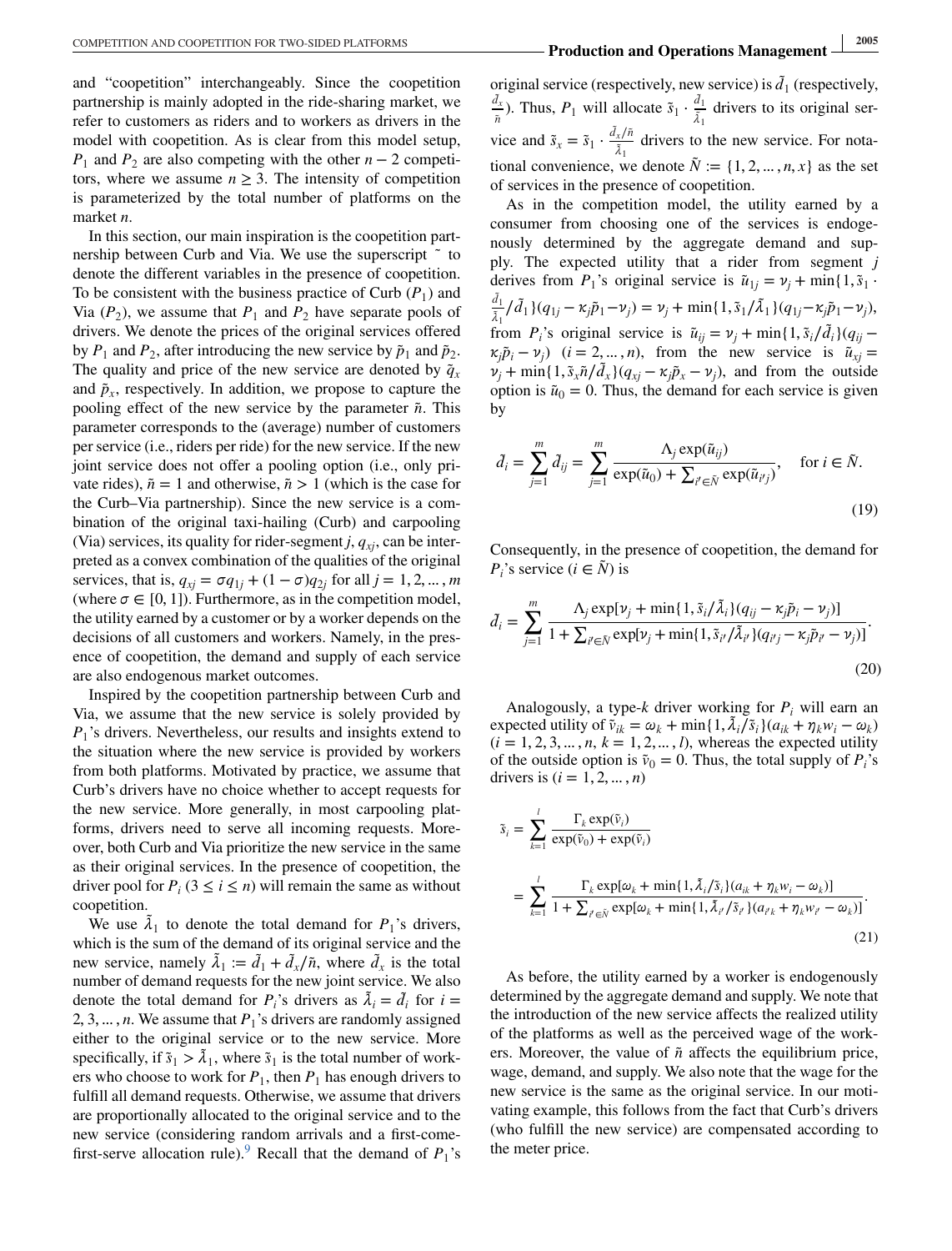# **2006** Production and Operations Management **And ZHANG** COHEN AND ZHANG

<span id="page-9-0"></span>We consider a *profit sharing contract* under which  $P_1$  and  $P_2$  split the net profit generated by the new service. More precisely,  $P_1$  receives a fraction  $\gamma_1 = \gamma \in (0, 1)$  of the profit generated by the new service and  $P_2$  receives  $\gamma_2 = 1 - \gamma$ . For notational consistency, we denote  $\gamma_i = 0$  for  $i = 3, 4$ , … , *n*.

Under coopetition,  $P_i$ 's profit comprises two parts: the profit from its original service and the profit from the new service allocated to  $P_i$ . Specifically,  $P_i$ 's profit from its original service amounts to  $(\tilde{p}_i - \tilde{w}_i) \min\{\tilde{d}_i, \frac{\tilde{s}_i \tilde{d}_i}{\tilde{\lambda}_i}\}$  $(\tilde{p}_i - \tilde{w}_i)\tilde{d}_i$  min{1,  $\frac{\tilde{s}_i}{\tilde{\lambda}_i}$ }, and *P<sub>i</sub>*'s profit from the new service is  $\gamma_i(\tilde{n}\tilde{p}_x - \tilde{w}_1) \min\{\frac{d_x}{\tilde{n}}, \tilde{s}_1 \cdot \frac{d_x}{\tilde{n}\tilde{\lambda}_1}\} = \gamma_i(\tilde{p}_x - \frac{\tilde{w}_1}{\tilde{n}})$  $d_x$  min{1,  $\frac{\tilde{s}_1}{\tilde{\lambda}_1}$ }. Putting everything together, the expression for the total profit earned by  $P_i$  is given by

$$
\tilde{\pi}_i(\tilde{p}_i, \tilde{w}_i, \tilde{p}_{-i}, \tilde{w}_{-i}) = (\tilde{p}_i - \tilde{w}_i) \tilde{d}_i \min\left\{1, \frac{\tilde{s}_i}{\tilde{\lambda}_i}\right\}
$$

$$
+ \gamma_i \left(\tilde{p}_x - \frac{\tilde{w}_1}{\tilde{n}}\right) \tilde{d}_x \min\left\{1, \frac{\tilde{s}_1}{\tilde{\lambda}_1}\right\},\
$$
for  $i = 1, 2, ..., n$ . (22)

## **5 IMPACT OF COOPETITION**

In this section, we analyze the impact of coopetition (i.e., introducing the new joint service) based on the model proposed in Section [4.](#page-7-0) We first consider the profit implications on both platforms, and then examine the impact on riders and on drivers.

We first show that even in the presence of coopetition, there still exists a unique equilibrium. The sequence of events unfolds as follows:

- 1. The platforms agree on the price of the new service  $\tilde{p}_x$  and the profit-sharing parameter  $\gamma$  (see more details below).
- 2. Given  $(\tilde{p}_x, \gamma)$ , each of the *n* platforms simultaneously decides the price and wage of its original service  $\tilde{p}_i$  and  $\tilde{w}_i$  to maximize its own profit ( $i = 1, 2, \ldots, n$ ).

Using backward induction, we start by characterizing the equilibrium of the second step. Given  $(\tilde{p}_x, \gamma)$ , the platforms engage in a price and wage competition using the model presented in Section [4.](#page-7-0) As before, the equilibrium outcome  $(\tilde{p}^*, \tilde{w}^*) = (\tilde{p}_1^*, \tilde{w}_1^*, \tilde{p}_2^*, \tilde{w}_2^*, \dots, \tilde{p}_n^*, \tilde{w}_n^*)$  should satisfy  $(\tilde{p}_i^*, \tilde{w}_i^*)$  ∈ arg max $_{(p_i, w_i)} \tilde{\pi}_i(p_i, w_i, p_{-i}^*, w_{-i}^*)$  for each  $i = 1, 2, \dots, n$ . We next extend the result on existence and uniqueness of equilibrium in the presence of coopetition. Recall that the supply and demand of  $P_i$  are denoted by  $\tilde{s}_i$ and  $\lambda_i$ , respectively.

**Theorem 3.** *Consider the two-sided competition game in the presence of coopetition. Then, the following holds:*

- 1*. Under equilibrium, supply matches with demand for each platform, that is,*  $\tilde{s}_i^* = \tilde{\lambda}_i^*$  *for i* = 1, 2, ..., *n.*
- 2*. For any*  $(\tilde{p}_x, \gamma)$ , there exists a unique equilibrium (*p*̃∗, ̃*w*∗) *that can be computed using a tatonnement* ̂ *scheme.*

Note that when  $\tilde{p}_x \uparrow +\infty$ , the model with coopetition converges to the original model (without coopetition) for any  $\gamma \in (0, 1)$ , because the demand for the new joint service shrinks to 0 in this case. We also remark that one can construct examples of coopetition partnerships that are detrimental to both partnering platforms. In other words, if the platforms do not carefully decide  $\tilde{p}_x$  and  $\gamma$ , introducing the new service may lead to an undesirable lose– lose outcome for the two platforms that provide shared services.

#### **5.1 Impact on platforms' profits**

At a high level, the coopetition will induce three effects: (i) a new market share effect (i.e., capturing new riders who were previously choosing the outside option), (ii) a cannibalization effect (i.e., losing some existing market share to the new service), and (iii) a wage variation (i.e., adapting the wage to match supply with demand). Our goal is to study how the two focal platforms (which engage in a coopetition partnership) could use well-designed profit sharing contracts to balance these effects and ultimately benefit from coopetition. The other competing platforms, as expected, will be worse off in the presence of the new joint service. We first show that when the price of the new service  $\tilde{p}_x$  and the profit-sharing parameter  $\gamma$  are carefully chosen, coopetition will increase the profits of both focal platforms (i.e.,  $P_1$  and  $P_2$ ). To unlock the fullest potential of coopetition, we consider the case where  $\tilde{p}_x$ is jointly set by both platforms to maximize the total profit, that is,

$$
\tilde{p}_x^* \in \underset{\tilde{p}_x}{\arg \max} \{ \tilde{\pi}_1(\tilde{p}^*, \tilde{w}^*) + \tilde{\pi}_2(\tilde{p}^*, \tilde{w}^*) \}. \tag{23}
$$

Note that, since the equilibrium outcome ( $\tilde{p}^*, \tilde{w}^*$ ) depends on  $\gamma$ , then  $\tilde{p}_x^*$  will also depend on  $\gamma$ .

**Theorem 4.** *If*  $\tilde{p}_x$  *is set to maximize the total profit of*  $P_1$  *and P*<sub>2</sub>*, then there exists an interval*  $(\gamma, \bar{\gamma}) \subset (0, 1)$  *such that if*  $\gamma \in$  $(\gamma, \bar{\gamma})$ ,  $\tilde{\pi}_i(\tilde{p}^*, \tilde{w}^*) > \pi_i(p^*, w^*)$  *for*  $i = 1, 2$ *. In addition, for any*  $(\tilde{p}_x, \gamma)$ *, we have*  $\tilde{\pi}_i(\tilde{p}^*, \tilde{w}^*) < \pi_i(p^*, w^*)$  *for*  $i = 3, 4, ..., n$ *.* 

Theorem 4 implies that in the presence of coopetition,  $P_1$ and  $P_2$  can set  $\tilde{p}_x$  and  $\gamma$  so that introducing the new service will lead to a profit increase for each platform. As mentioned before, when the terms of the coopetition (i.e.,  $\tilde{p}_x$  and  $\gamma$ ) are not carefully designed, introducing the new service can yield lower profits for each platform. Recall that the coopetition induces three effects: (i) a new market share, (ii) an adverse cannibalization, and (iii) a wage variation. Theorem 4 shows that under a well-designed profit sharing contract, the new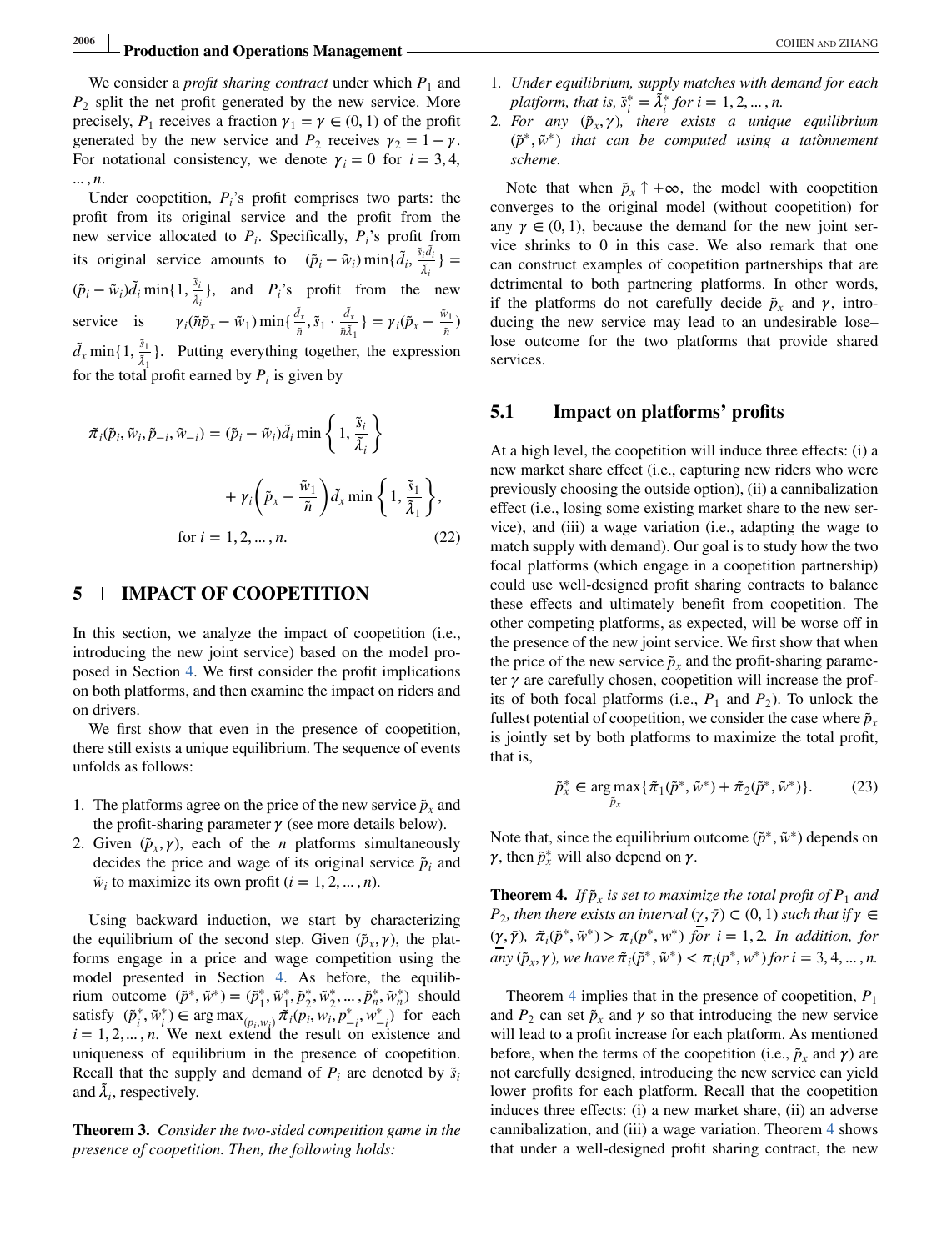<span id="page-10-0"></span>market share effect dominates the cannibalization and wage variation effects for each platform. We will discuss in greater detail the implications of these effects later in this section. The other competing platforms  $P_i$  ( $i = 3, 4, ..., n$ ) will always be worse off with the introduction of the new service jointly offered by  $P_1$  and  $P_2$ , since they do not benefit from the new market share effect but suffer from the cannibalization induced by the new joint service.

We next elaborate on how  $(\tilde{p}_x, \gamma)$  can be determined. In practice (e.g., the Curb–Via partnership),  $P_1$  and  $P_2$  negotiate to decide the values of  $\tilde{p}_x$  and  $\gamma$ . To model the negotiation process, we use the Nash bargaining framework (see, e.g., Nash Jr, [1950;](#page-17-0) Osborne & Rubinstein, [1990\)](#page-17-0). We define  $\theta_i \in$  $(0, 1)$  as the bargaining power of  $P_i$  ( $i = 1, 2$ ) with  $\theta_1 + \theta_2 =$ 1. Then, the equilibrium price and profit-sharing parameter (*p*̃∗∗ *<sup>x</sup>* , ∗∗) satisfy the following:

$$
(\tilde{p}_x^{**}, \gamma^{**}) \in \underset{\tilde{p}_x, \gamma \in (0,1)}{\arg \max} {\{\tilde{\pi}_1(\tilde{p}^*, \tilde{w}^*)\}}
$$
  
-  $\pi_1(p^*, w^*)]^{\theta_1} \cdot {\{\tilde{\pi}_2(\tilde{p}^*, \tilde{w}^*) - \pi_2(p^*, w^*)\}}^{\theta_2}$   
s.t.  $\tilde{\pi}_i(\tilde{p}^*, \tilde{w}^*) \ge \pi_i(p^*, w^*)$  for  $i = 1, 2$ . (24)

We know from Theorem [4](#page-9-0) that there exists  $(\tilde{p}_x, \gamma)$  such that  $\tilde{\pi}_i(\tilde{p}^*, \tilde{w}^*) > \pi_i(p^*, w^*)$  for  $i = 1, 2$ . Thus, for any  $(\theta_1, \theta_2)$ , the parameters  $(\tilde{p}_{x}^{**}, \gamma^{**})$  are well defined. We next show that the equilibrium profit of each platform under Nash bargaining increases under coopetition.

**Proposition 3.** *Under Nash bargaining, that is, when the*  $p$ *latforms set*  $(\tilde{p}_x^{**}, \gamma^{**})$ *, we have*  $\tilde{\pi}_i(\tilde{p}^*, \tilde{w}^*) > \pi_i(p^*, w^*)$ *for*  $i = 1, 2$ *. Furthermore,*  $\tilde{\pi}_i(\tilde{p}^*, \tilde{w}^*) < \pi_i(p^*, w^*)$  *for*  $i =$ 3, 4,…, *n.*

So far, we have shown that the focal platforms can set the price of the new service and the profit-sharing parameter to ensure that coopetition is beneficial. Nevertheless, we are interested in avoiding extreme cases and in identifying conditions under which coopetition yields a strict benefit for both platforms in the presence of a price constraint for the new service. For instance, it is always possible to set  $\tilde{p}_x$  to a large value, so that no customer will opt for the new service, and we are back to the original setting. We next assume that the value of  $\tilde{p}_x$  is bounded (i.e., the platforms cannot set the price of the new service to an arbitrarily high value). The following proposition shows that when the value of  $\tilde{p}_x$ is bounded, both platforms will be strictly better off only when the demand–supply ratio is not too high. Specifically, we denote  $\Lambda_j = \Lambda \cdot \tau_j$  for each customer segment *j*, where  $\tau_j > 0$  is the market proportion of segment *j* with  $\sum_{j=1}^m \tau_j = 1$ . Analogously, we denote  $\Gamma_k = \Gamma \cdot \xi_k$  for each driver segment *k*, where  $\xi_k > 0$  is the proportion of drivers from segment *k* with  $\sum_{k=1}^{l} \xi_k = 1$ . We then define  $r := \Lambda/\Gamma$  as the demand– supply ratio of the market.

- 1*.* If  $r \uparrow +\infty$ *, then*  $\tilde{p}_x^* \uparrow +\infty$  and  $\tilde{p}_x^{**} \uparrow +\infty$ *.*
- 2*. Assume that the price of the new service is bounded, that is,*  $\tilde{p}_x \leq \bar{p}$  *for some*  $\bar{p}$  < + $\infty$ *. Then, there exists a threshold*  $\bar{r}(\bar{p})$  *such that* (*i*) *if*  $\bar{p}$  *is sufficiently large and*  $r < \bar{r}(\bar{p})$ *, then, for each i* = 1, 2,  $\tilde{\pi}_i(\tilde{p}^*, \tilde{w}^*) > \pi_i(p^*, w^*)$ *under some*  $(\tilde{p}_x, \gamma)$  *with*  $\tilde{p}_x \leq \tilde{p}$ *, and (ii) if*  $r > \tilde{r}(\tilde{p})$ *, then*  $\tilde{\pi}_1(\tilde{p}^*, \tilde{w}^*) < \pi_1(p^*, w^*)$  *or*  $\tilde{\pi}_2(\tilde{p}^*, \tilde{w}^*) < \pi_2(p^*, w^*)$ *under any*  $(\tilde{p}_x, \gamma)$  *with*  $\tilde{p}_x \leq \tilde{p}$ .

Proposition 4 shows that, when  $\tilde{p}_x$  is bounded, the demand– supply ratio has a critical implication on the impact of coopetition on the platforms' profits. Specifically, if the demand– supply ratio is not too high (i.e.,  $r < \bar{r}(p)$ ), the platforms can design a profit sharing contract (by setting  $\tilde{p}_x$  and  $\gamma$ ) that will make the coopetition partnership strictly beneficial for both platforms (i.e., a Pareto improvement in the profits of both partnering platforms). However, if the demand–supply ratio becomes too high, at least one platform will be hurt by coopetition (assuming  $\tilde{p}_r$  is bounded). In this case, introducing the new service will make (at least) one of the platforms overdemanded. This will in turn induce the platform(s) to increase their wage, and hence reduce profit. On the other hand, when the demand–supply ratio is not too high, introducing the new service expands the market share of both platforms, thus increasing revenues without imposing high additional wages. Proposition 4 provides evidence on why dominating ride-sharing platforms in the U.S. market, such as Uber and Lyft, do not engage in a coopetition partnership to offer joint services. Indeed, these platforms typically have sufficient customers but insufficient drivers[,](#page-17-0)  $10$  and thus by Proposition 4(b), coopetition would decrease the profit of at least one platform.

We next study how the market competition structure affects the value of coopetition. We show that both focal platforms will strictly benefit from coopetition if they are facing intensive competition on the demand side (which is quantified by the attractiveness of the platforms to the riders). On the other hand, if the competition is intensive on the supply side (i.e., the platforms are highly attractive to the drivers), then either  $P_1$  or  $P_2$  will be worse off with the new joint service. For simplicity, we assume that  $n = 3$  to derive Proposition 5 (i.e., there is only one additional platform  $P_3$  that competes with the partnering platforms  $P_1$  and  $P_2$ ). Furthermore, we denote  $q_{3j} = q_3 t_j$  for all rider segments  $j = 1, 2, \dots, m$ , and  $a_{3k} = a_3 \psi_k$  for all driver types  $k = 1, 2, \dots, l$ . This facilitates us to parameterize the demand-side competition intensity with  $q_3$ , and the supply-side competition intensity with *a*3.

**Proposition 5.** *Assume that n* = 3 *and that the price of the new service is bounded* (*i.e.,*  $\tilde{p}_x \leq \bar{p}$  *for some*  $\bar{p} < +\infty$ *). Then, there exist a threshold*  $\bar{q}_3(\bar{p})$  *for*  $q_3$  *and a threshold*  $\bar{a}_3(\bar{p})$  *for a*<sup>3</sup> *such that*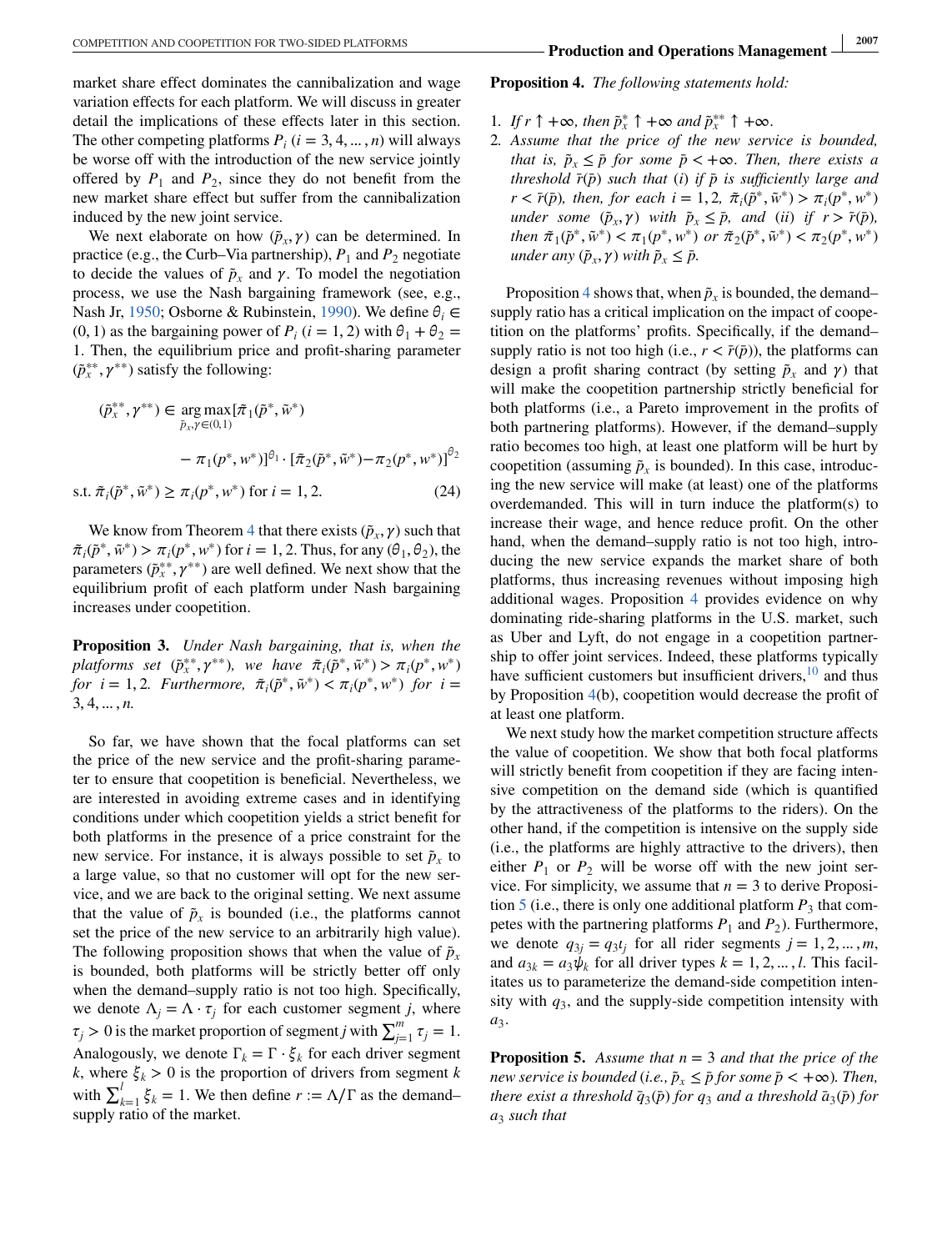# **2008 Production and Operations Management COHEN AND ZHANG <b>Production and Operations Management**

- 1*.* If  $q_3 > \bar{q}_3(\bar{p})$ , then  $\tilde{\pi}_i(\tilde{p}^*, \tilde{w}^*) > \pi_i(p^*, w^*)$  for  $i = 1, 2$ *under some properly chosen* ( $\tilde{p}_x$ , $\gamma$ ).
- 2*.* If  $a_3 > \bar{a}_3(\bar{p})$ , then either  $\tilde{\pi}_1(\tilde{p}^*, \tilde{w}^*) < \pi_1(p^*, w^*)$  or  $\tilde{\pi}_2(\tilde{p}^*, \tilde{w}^*) < \pi_2(p^*, w^*)$  *under any*  $(\tilde{p}_x, \gamma)$ *.*

Proposition [5](#page-10-0) shows that, when the price of the new service is bounded, the market competition intensity plays a critical role in the impact of coopetition on the focal platforms' profits. Specifically, if the market competition on the demand side is intensive (i.e.,  $q_3 > \bar{q}_3(\bar{p})$ ), then the focal platforms  $P_1$  and  $P_2$  can design a profit sharing contract (by setting  $\tilde{p}_x$  and  $\gamma$ ) that will make the coopetition partnership strictly beneficial for both platforms (i.e., a Pareto improvement in both profits). In this case, introducing the new service would expand the market share of both platforms, thus increasing revenues without imposing high additional wages. However, if the market competition is intensive on the supply side, then at least one platform will be hurt by the coopetition. In this case, introducing the new service will make (at least) one of the platforms overdemanded. This will in turn induce the platform(s) to increase their wage, and hence reduce the profit. This insight has also been confirmed and illustrated in our numerical study in Section [6](#page-12-0) (Figures [3](#page-15-0) and [4\)](#page-15-0).

We next revisit the three effects induced by the coopetition on all three platforms and discuss how a well-designed profit sharing contract can help balance these effects to benefit the focal platforms.

#### 5.1.1 New market share

The new service may attract customers who would otherwise leave the market. Mathematically, the new market share effect for  $P_i$  ( $i = 1, 2$ ) can be quantified as the profit portion generated by the new service that is allocated to  $P_i$ , namely,  $\frac{\partial y_i \tilde{n} \tilde{p}_x d^*_{x}}{\tilde{n}} = \gamma_i \tilde{p}_x d^*_{x}$ . It can be shown that, under equilibrium, the new market share effect for *P<sub>i</sub>* is increasing in  $\gamma$ <sub>*i*</sub> for *i* = 1, 2.

#### 5.1.2 Cannibalization

Introducing the new service will cannibalize demand since customers may switch from the original services to the new one. The cannibalization effect for  $P_i$  is captured by  $\tilde{p}_i^* \tilde{d}_i^*$  –  $p_i^* d_i^*$  (*i* = 1, 2, 3), which is always negative (i.e., decreasing the profits from the original services) unless  $\tilde{p}_x = +\infty$ . We can show that the cannibalization effect will gradually shrink to 0 as  $\tilde{p}_x \uparrow +\infty$ , as expected.

## 5.1.3 Wage variation

To match supply with demand in the presence of coopetition (which is the equilibrium condition), the platforms will adjust their wages. Although the new market share effect is beneficial and the cannibalization effect is harmful to the platforms, the wage variation effect may go either way. Specifically,

the wage variation for *P<sub>i</sub>* amounts to  $\tilde{w}_i^* \tilde{d}_i^* + \gamma_i \tilde{w}_1^*$  $\frac{d^*_{x}}{dt} - w_i^* d_i^*.$ We can show that the wage variation effect shrinks to  $0$  as  $\tilde{p}_x \uparrow +\infty$  and is strengthened as  $\gamma_i$  increases.

To summarize, our results show that a well-designed profit sharing contract can successfully balance these effects and lead to an overall positive benefit for the focal platforms, regardless of whether the coopetition parameters  $(p_x, \gamma)$  are jointly set by both platforms or determined through bargaining. The other compet'ing platform *P*3, however, does not capture any benefit from the new market share of the joint service, but its original service gets cannibalized. As a result,  $P_3$  is always worse off in the presence of a coopetition partnership between its competitors. We next turn our attention to the impact of coopetition on riders and on drivers.

#### **5.2 Surpluses of riders and drivers**

We investigate the impact of coopetition on riders and drivers. Note that the surpluses of riders and drivers are not (explicitly) dependent on the profit-sharing parameter  $\gamma$ . We use *RS* to denote the expected rider surplus of the benchmark setting (i.e., without coopetition):

$$
RS = \sum_{j=1}^{m} \frac{\Lambda_j}{\kappa_j} \log \left( 1 + \sum_{i=1}^{n} \exp(\nu_j + \min\{1, s_i/d_i\} [q_{ij} - \kappa_j p_i - \nu_j)] \right). \tag{25}
$$

Analogously, we let *RS*̃ denote the expected rider surplus after introducing the new service:

$$
\tilde{RS} = \sum_{j=1}^{m} \frac{\Lambda_j}{\kappa_j} \log \left( 1 + \exp[\nu_j + \min\{1, \tilde{s}_x \tilde{n}/\tilde{d}_x\} \right)
$$

$$
\times (q_{xj} - \kappa_j \tilde{p}_x - \nu_j)] + \sum_{i=1}^{n}
$$

$$
\times \exp[\nu_j + \min\{1, \tilde{s}_i/\tilde{\lambda}_i\}(q_{ij} - \kappa_j \tilde{p}_i - \nu_j)] \Big).
$$
(26)

For more details on consumer surplus under MNL-type models and on the derivation of the above expressions, see, for example, chapter 3.5 of Train [\(2009\)](#page-17-0). We use *RS*̃ <sup>∗</sup> and *RS*<sup>∗</sup> to denote the equilibrium rider surplus with and without coopetition, respectively.

**Proposition 6.** *For any*  $(\tilde{p}_x, \gamma)$ *,*  $\tilde{RS}^* > RS^*$ *.* 

Proposition 6 shows that introducing the new service will increase the expected rider surplus, regardless of the price of the new service and of the profit-sharing parameter. This result is expected given that riders can now enjoy an additional alternative for service.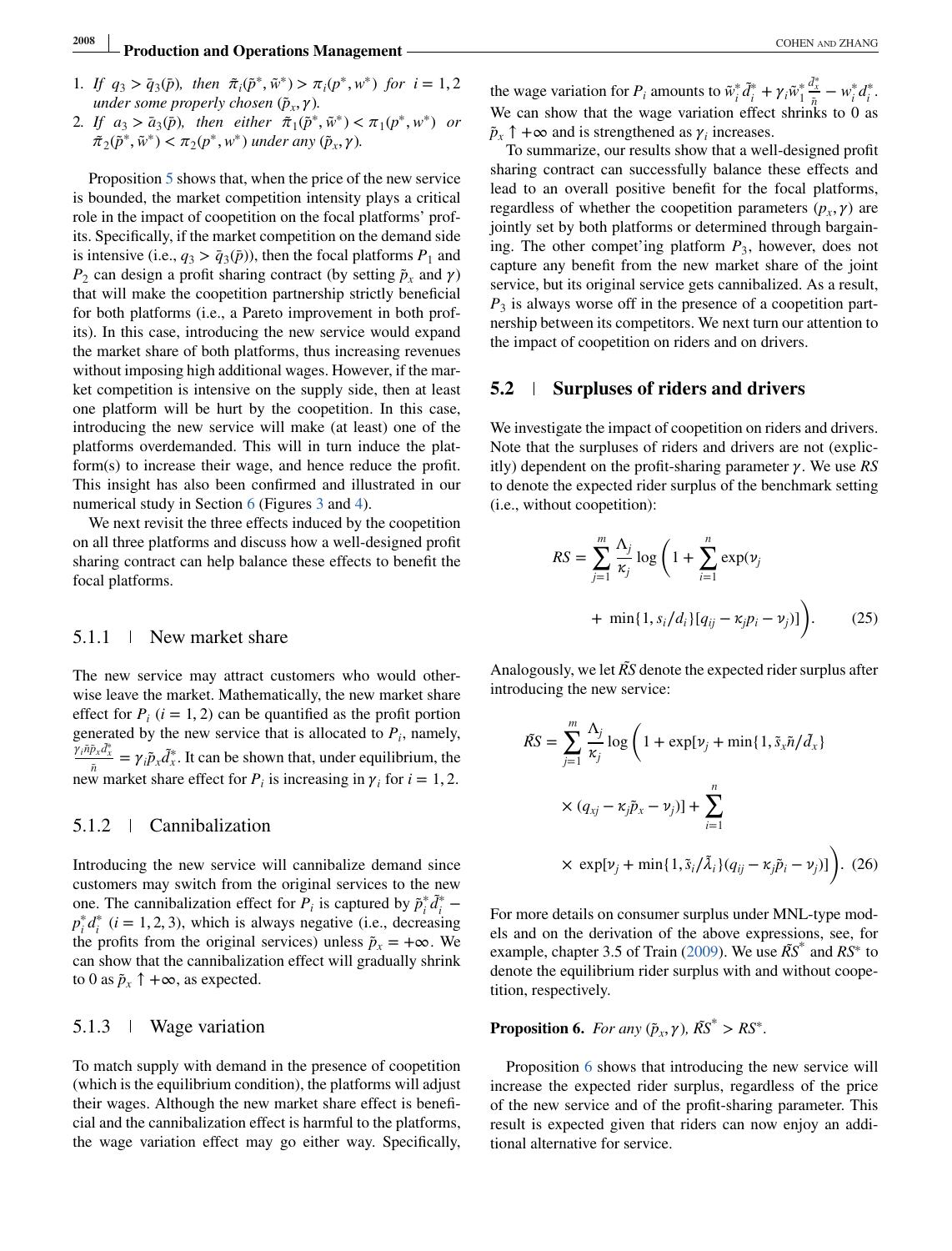<span id="page-12-0"></span>We next examine the impact of coopetition on drivers, which appears to be more subtle. Since  $P_1$  and  $P_2$  have separate pools of drivers, we need to evaluate the effect of coopetition separately. Let  $DS_i$  denote the surplus of  $P_i$ 's drivers before the coopetition partnership  $(i = 1, 2, ..., n)$ :

$$
DS_{i} = \sum_{k=1}^{l} \frac{\Gamma_{k}}{\eta_{k}} \log (1 + \exp[\omega_{k} + \min\{1, d_{i}/s_{i}\}] (a_{ik} + \eta_{k} w_{i} - \omega_{k})]), \quad i = 1, 2, ..., n.
$$
 (27)

Analogously, the surplus of  $P_i$ 's drivers with coopetition is given by

$$
\tilde{DS}_i = \sum_{k=1}^l \frac{\Gamma_k}{\eta_k} \log (1 + \exp[\omega_k + \min\{1, \tilde{\lambda}_i/\tilde{s}_i\} (a_{ik} + \eta_k \tilde{w}_i - \omega_k)])
$$
\n
$$
+ (1 + \exp[\omega_k + \min\{1, \tilde{\lambda}_i/\tilde{s}_i\} (a_{ik} - \omega_k)]
$$
\n
$$
- (28)
$$

Finally,  $\tilde{d}S_i^*$  and  $DS_i^*$  denote the equilibrium surplus of  $P_i$ 's drivers with and without coopetition, respectively.

**Proposition 7.** *For any*  $(\tilde{p}_x, \gamma)$ *, the following holds:* 

- 1*. There exists a threshold*  $\bar{n}_d > 1$  *such that*  $\tilde{DS}_1^* > DS_1^*$  *if and only if*  $\tilde{n} < \bar{n}_d$ .
- 2*.*  $\overrightarrow{DS_i}^* < \overrightarrow{DS_i}^*$  for all  $i = 2, 3, ..., n$ .

As shown in Proposition 7,  $P_1$ 's drivers may not necessarily benefit from coopetition. When the average number of riders per trip for the new service is not too high (i.e.,  $\tilde{n} < \bar{n}_d$ ), there exist profit-sharing contracts that will strictly benefit  $P_1$ 's drivers. Indeed, when  $\tilde{n}$  is small, the platform needs to increase its wage to attract additional  $P_1$ 's drivers to satisfy the demand for the new service. When  $\tilde{n}$  is large, however,  $P_1$ 's drivers will be worse off in the presence of coopetition. In this case, fewer drivers are needed, so that the platform can reduce its wage. This finding explains partially why several coopetition partnerships either have no carpooling option for the new service (i.e.,  $\tilde{n} = 1$ ) or impose a restriction on the number of riders per trip. For example, in the case of Curb and Via, the platforms imposed a limit of at most two riders who can share a ride for the new taxi-sharing service (i.e.,  $\tilde{n} \le 2$ ). Note that when  $\tilde{n} = 1$ , *P*<sub>1</sub>'s drivers will always benefit from coopetition. Proposition 7 also shows that introducing the new service will always decrease the surplus of the drivers from the platforms that do not offer the new joint service (i.e.,  $P_2, P_3, \dots, P_n$ ). This follows from the fact that the drivers from any platform except  $P_1$  are directly affected by the market share reduction ( $\tilde{s}^*$  <  $s^*$  for  $i \neq 1$ ) induced by the cannibalization effect.

We next propose a simple and realistic way to address the issue that some drivers working for  $P_1$  and  $P_2$  may be hurt by coopetition. In particular, the platforms  $P_1$  and  $P_2$  can reallocate some of their profit gains to their drivers. In practice, the incentives can be provided to the drivers through promotions,

bonuses, or other monetary compensations. For example, the platform Grab started subsidizing its trip fares on June 19, 2018, to boost driver earnings[.](#page-17-0)<sup>11</sup> In fact, bonuses are widely used in practice as a competitive lever in two-sided platforms (see, e.g., Allon et al., [2018;](#page-17-0) Chen et al., [2020\)](#page-17-0). We denote the total surplus (i.e., platform and drivers) of  $P_i$  with and without coopetition as  $\tilde{\pi}_i + \tilde{DS}_i$  and  $\pi_i + DS_i$ , respectively. We next show that the platforms can reach an agreement on  $(\tilde{p}_x, \gamma)$  that will guarantee a strict total surplus gain for each platform.

**Proposition 8.** *For any*  $\tilde{n}$ *, there exist*  $(\tilde{p}_x, \gamma)$  *such that under equilibrium,*  $\tilde{\pi}_i^* + \tilde{D}S_i^* > \pi_i^* + DS_i^*$  *(i = 1, 2). However, for any*  $(\tilde{p}_x, \gamma)$ ,  $\tilde{\pi}_i^* + \tilde{DS}_i^* < \pi_i^* + DS_i^*$   $(i = 3, 4, ..., n)$ .

Proposition 8 shows that under a well-designed profit sharing contract, the coopetition partnership between  $P_1$  and  $P_2$ can strictly increase the total surplus (i.e., the sum of the platform's profit and the driver surplus) of each platform. Consequently, if each platform redistributes a portion of its profit gain to its drivers (e.g., by offering bonuses), then both platforms and all their drivers will be better off. This will also result in more drivers joining each platform. Ultimately, the platforms can design a profit sharing contract  $(\tilde{p}_x, \gamma)$  that will benefit all the stakeholders of  $P_1$  and  $P_2$  (i.e., both platforms, riders, and drivers). We note that since both the platform's profit and the driver surplus for  $P_i$  ( $i = 3, 4, ..., n$ ) are lower in the presence of the coopetition partnership between  $P_1$  and *P*2, a similar strategy to redistribute the total surplus to its drivers cannot be used by the other platforms.

#### **6 COMPUTATIONAL EXPERIMENTS**

In this section, we investigate computationally how the competition intensity on either side of the market impacts the platforms' equilibrium profits under competition, as well as the benefit of coopetition. As in Proposition [5,](#page-10-0) we consider a market composed of three competing platforms. We parameterize the competition intensity faced by the focal platforms (i.e.,  $P_1$ ) and  $P_2$ ) on the demand side using the quality of the third platform  $P_3$  (i.e.,  $q_3$ ). Similarly, we parameterize the competition intensity on the supply side using the attractiveness of  $P_3$  (i.e.,  $a_3$ ). By conducting a sensitivity analysis with respect to  $q_3$ and  $a_3$ , we can isolate the effect of demand- and supply-side competition intensities on the equilibrium profit as well as on the profit improvement from coopetition for the focal platforms.

Our numerical experiments cover a wide range of model primitives, hence ensuring that our results and insights are robust. Specifically, we vary the platform quality parameters  $q_1$  and  $q_2$  in the set  $\{0.5, 1, 1.5\}$ , and the platform attractiveness parameters  $a_1$  and  $a_2$  in  $\{-1.5, -1, -0.5\}$ . Thus, the quality and attractiveness of  $P_1$  may be either higher or lower than  $P_2$ . We normalize the total mass of workers to  $\Gamma = 1$ and vary the total mass of customers  $\Lambda$  in {0.5, 1, 1.5, 2}. The quality of the new joint service is given by  $q_x = (q_1 + q_2)/2$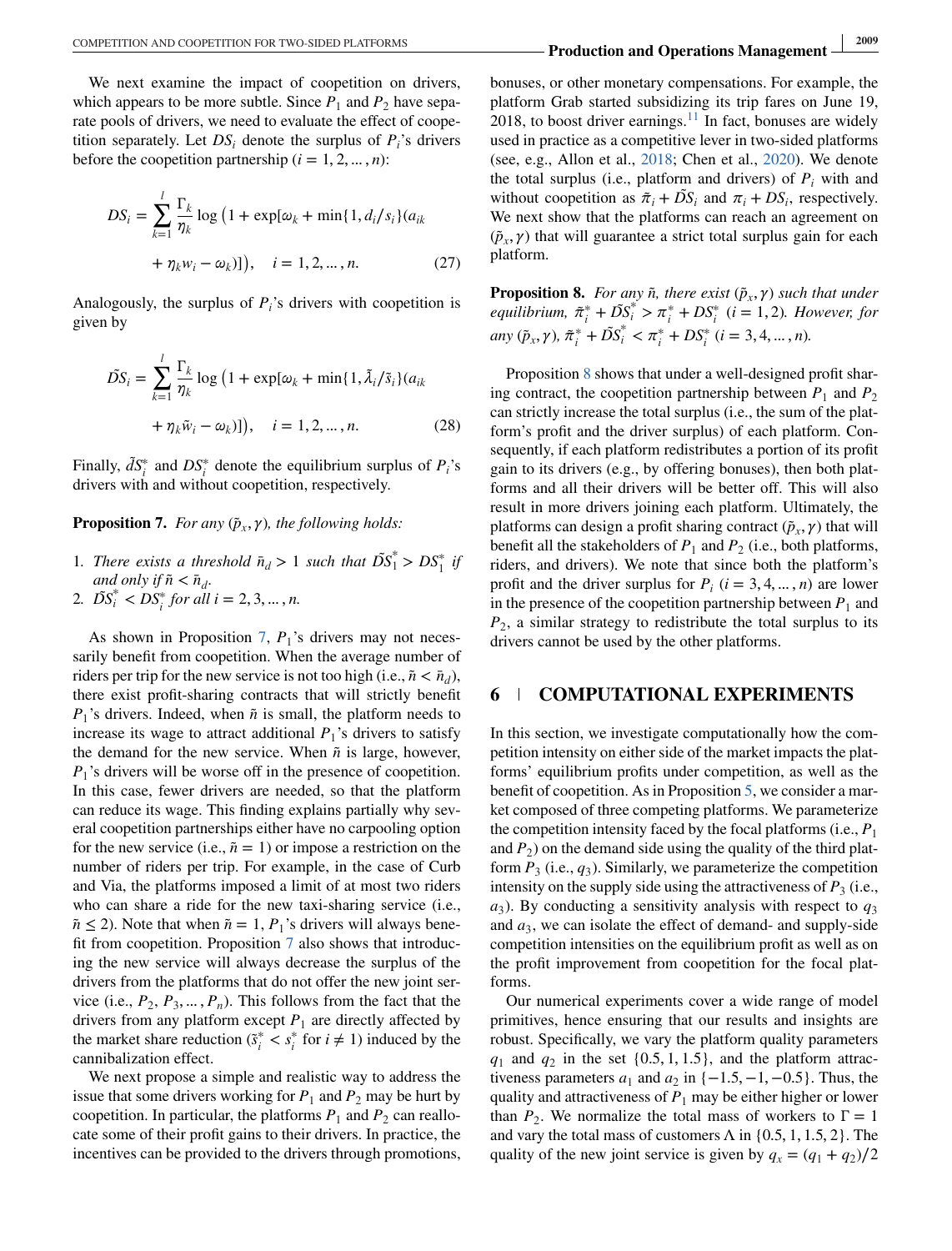<span id="page-13-0"></span>for each instance, whereas the average number of customers per service for the new service under coopetition,  $\tilde{n}$ , takes a value in {1.2, 1.5, 1.8}. Following the analysis in Propositions [4](#page-10-0) and [5,](#page-10-0) we set the upper bound for the price of the new service as  $\bar{p} = 3$ . Therefore, there are a total of  $3 \times 3 \times 3 \times 3 \times 4 \times 3 = 972$  parameter combinations examined in our numerical experiments.

We base our numerical experiments on a setting with two customer segments and two worker types. For the first customer segment, their platform quality sensitivity is  $t_1 = 1$ (i.e., the perceived quality of the first customer segment for  $P_i$  is  $q_{i1} = q_i t_1 = q_i$  for  $i = 1, 2, 3$  and their price sensitivity is  $\kappa_1 = 1$ . We set the market size of the first segment as  $\Lambda_1 = 0.25\Lambda$ , which depends on the total mass of customers  $\Lambda$ . For the second customer segment, their quality sensitivity is  $t_2 = 0.8$  (i.e., the perceived quality of the second customer segment for  $P_i$  is  $q_{i2} = q_i t_2 = 0.8q_i$  for  $i = 1, 2, 3$ ) and their price sensitivity is  $\kappa_2 = 0.75$ . The market size of the second segment is  $\Lambda_2 = \Lambda - \Lambda_1 = 0.75\Lambda$ . For the first worker type, their platform attractiveness sensitivity is  $\psi_1 =$ 1 (i.e., the perceived attractiveness of the first worker type for  $P_i$  is  $a_{i1} = a_i \psi_1 = a_i$  for  $i = 1, 2, 3$  and their wage sensitivity is  $\eta_1 = 1$ . The total supply of the first worker type is  $\Gamma_1 = 0.375\Gamma = 0.375$ . For the second worker type, their platform attractiveness sensitivity is  $\psi_2 = 0.85$  (i.e., the perceived attractiveness of the second worker type for  $P_i$  is  $a_{i2} = a_i \psi_2 = 0.85 a_i$  for  $i = 1, 2, 3$  and their wage sensitivity is  $\eta_2 = 1.3$ . The total mass of the second worker type is  $\Gamma_2 = \Gamma - \Gamma_2 = 0.625$ . We highlight that the set of parameters we consider in this section encompasses a wide range of realistic instances and hence, it allows us to quantify the practical impact of the coopetition partnership.

For all problem instances, we first evaluate the profits of *P*<sup>1</sup> and  $P_2$  under equilibrium without the coopetition partnership. For the setting with coopetition, we assume that the price of the new service is set to maximize the total profit of  $P_1$  and *P*<sub>2</sub> (i.e.,  $\tilde{p}_x^*$ ). Without loss of generality, we assume that *P*<sub>1</sub> and  $P_2$  equally share the profit of the new joint service (i.e.,  $\gamma = 0.5$ ).

Our first set of results quantify the impact of competition intensities from both sides of the market on the equilibrium profits of the focal platforms  $(P_1 \text{ and } P_2)$ . Specifically, Figure [1a](#page-14-0) and b presents the box plots of the equilibrium profits of  $P_1$  and  $P_2$  under different values of  $q_3$  for all 972 problem instances. It is clear from Figure [1](#page-14-0) that when the competition on the demand side becomes more intense, the equilibrium profits of  $P_1$  and  $P_2$  decrease. In fact, for each problem instance, the profit of both  $P_1$  and  $P_2$  decrease with  $q_3$ . A similar insight also applies to the supply-side competition. Figures [2a](#page-14-0) and [1b](#page-14-0) illustrate the box plots of the equilibrium profits of  $P_1$  and  $P_2$  under different worker attractions of their competing platform  $P_3$ . As for demand-side competition, we find that a more intensive competition on the supply side will decrease the equilibrium profits of both  $P_1$  and  $P_2$ .

We next examine the benefit of coopetition for the focal platforms. Our numerical results complement our theoreti-

cal analysis (Proposition [5\)](#page-10-0) and confirm the finding that the coopetition benefits the focal platforms under intensive competition on the demand side, but may be detrimental when the competition on the supply side is intensive. Figure [3](#page-15-0) (respectively, Figure [4\)](#page-15-0) shows the box plots of the profit improvements for  $P_1$  and  $P_2$  under different competition intensities on the demand side (respectively, supply side). Comparing Figures [3](#page-15-0) and [4](#page-15-0) reveals a contrasting effect of the competition intensity on both sides of the market. More precisely, coopetition always improves the profits of the focal platforms regardless of the competition intensity on the demand side, whereas coopetition may be detrimental to the platforms when the competition on the supply side is too intense. As discussed after Proposition [5,](#page-10-0) when the competition on the demand side is intensive, introducing a new joint service will help the focal platforms expand their market shares. In this case, the new market share can be covered by  $P_1$ 's workers without offering a high additional wage. Ultimately, the coopetition partnership will benefit both platforms. When the competition on the supply side is intensive, however,  $P_1$  has to offer a high additional wage to attract enough workers to satisfy the additional demand. If the price of the new service is upper bounded, the coopetition partnership may lead to a negative profit margin, thus making both platforms worse-off. In closing, we remark that the above insight holds when the price of the new joint service is upper bounded by  $\bar{p}$  < + $\infty$ . Otherwise, as we have shown in Theorem [4,](#page-9-0) the focal platforms that are engaged in coopetition can always set the price of the new service high enough to avoid the negative effect of coopetition.

## **7 EXTENSION: ENDOGENOUS WAITING TIMES**

We extend our model by explicitly considering a key feature of ride-sharing platforms: the waiting time experienced by riders. We assume that the expected waiting time depends on the number of available drivers. Specifically, the expected waiting time for  $P_i$  (without coopetition) is given by

$$
T_i = \kappa(s_i - d_i),\tag{29}
$$

where  $s_i - d_i$  is the number of available (or idle) drivers and  $\kappa(\cdot) > 0$  is a strictly decreasing and convex function on  $(0, +\infty)$  with  $\lim_{x\downarrow 0} \kappa(x) = +\infty$  and  $\lim_{x\uparrow +\infty} \kappa(x) = 0.12$  $\lim_{x\uparrow +\infty} \kappa(x) = 0.12$  $\lim_{x\uparrow +\infty} \kappa(x) = 0.12$ Note that this includes as special cases the *M*∕*M*∕*k* queuing system and the situation where idle drivers are uniformly distributed on a circle so that the expected travel time to pick up a new rider is  $c/(s_i - d_i)$  for some constant  $c > 0$ . Similar modeling approaches have been used in the literature on ridesharing platforms (see, e.g., Bai et al., [2019;](#page-17-0) Benjaafar et al., [2021;](#page-17-0) Nikzad, [2017\)](#page-17-0).

Following a similar approach as Cachon and Harker [\(2002\)](#page-17-0), we assume that the platforms compete on the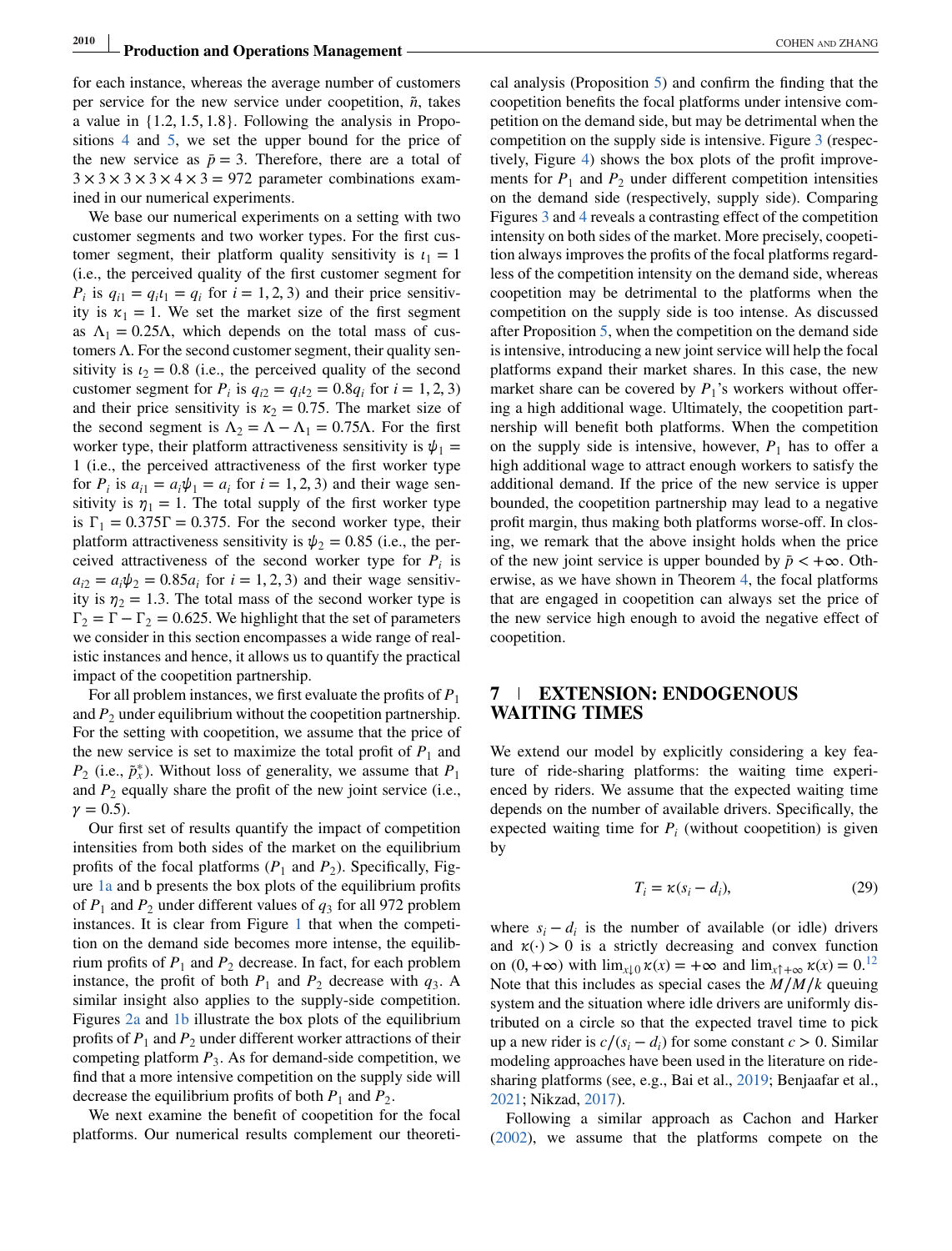<span id="page-14-0"></span>

(a) Equilibrium profit of  $P_1$  without coopetition

**FIGURE 1** Impact of demand-side competition intensity on equilibrium profits  $(a_3 = 0)$  [Color figure can be viewed at wileyonlinelibrary.com]



(a) Equilibrium profit of  $P_1$  without coopetition

(b) Equilibrium profit of  $P_2$  without coopetition

**FIGURE 2** Impact of supply-side competition intensity on equilibrium profits ( $q_3 = 2$ ) [Color figure can be viewed at wileyonlinelibrary.com]

*total price*,  $f_i = p_i + g_i$ , where  $g_i$  is the operational performance of  $P_i$ , which we define as  $g_i = T_i$ . Hence, the actual price charged by  $P_i$  to its riders is  $p_i = f_i - g_i = f_i - \kappa$  $(s_i - d_i)$ .

Since  $\kappa(\cdot)$  satisfies  $\lim_{x \downarrow 0} \kappa(x) = +\infty$ , we must have  $s_i >$  $d_i$  under equilibrium, that is,  $\min\{s_i, d_i\} = d_i$ . Thus, the profit earned by  $P_i$  when waiting times are endogenous is

$$
\pi_i^e(f, w) = [f_i - \kappa(s_i - d_i) - w_i]d_i, \quad \text{for } i = 1, 2, \dots, n,
$$
 (30)

where

$$
d_i = \sum_{j=1}^{m} \frac{\Lambda_j \exp[\nu_j + \min\{1, s_i/d_i\}(q_i - \kappa_j f_i - \nu_j)]}{1 + \sum_{i'=1}^{n} \exp[\nu_j + \min\{1, s_{i'}/d_{i'}\}(q_{i'} - \kappa_j f_{i'} - \nu_j)]}
$$
  
\n
$$
= \sum_{j=1}^{m} \frac{\Lambda_j \exp(q_i - \kappa_j f_i)}{1 + \sum_{i'=1}^{n} \exp(q_{i'} - \kappa_j f_{i'})},
$$
  
\n
$$
s_i = \sum_{k=1}^{l} \frac{\Gamma_k \exp[\omega_k + \min\{1, d_i/s_i\}(a_{ik} + \eta_k w_i - \omega_k)]}{1 + \sum_{i'=1}^{n} \exp[\omega_k + \min\{1, d_{i'}/s_{i'}\}(a_{i'k} + \eta_k w_{i'} - \omega_k)]},
$$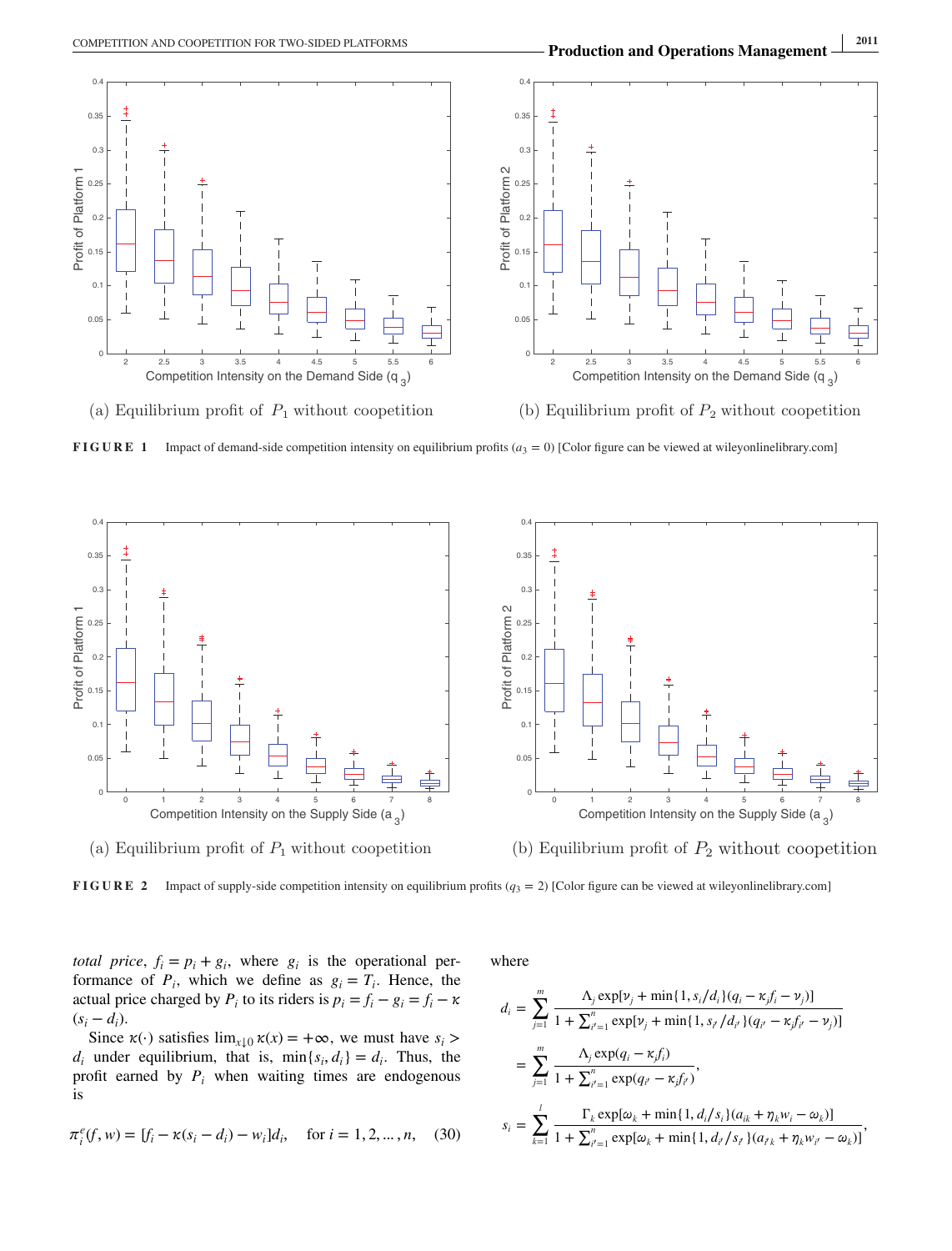<span id="page-15-0"></span>

**FIGURE 3** Impact of demand-side competition intensity on the profit improvement of coopetition  $(a_3 = 0)$  [Color figure can be viewed at wileyonlinelibrary.com]



**FIGURE 4** Impact of supply-side competition intensity on equilibrium profit  $(q_3 = 2)$  [Color figure can be viewed at wileyonlinelibrary.com]

and  $(s_i, d_i)$  is such that  $s_i > d_i$ . An equilibrium  $(f^{e*}, w^{e*})$ should then satisfy

$$
(f_i^{e*}, w_i^{e*}) \in \underset{(f_i, w_i)}{\arg \max} \pi_i^e(f_i, w_i, f_{-i}^{e*}, w_{-i}^{e*}).
$$
 (31)

We next extend Theorem [1](#page-5-0) to the setting with endogenous waiting times.

**Theorem 5.** *The two-sided competition game with endogenous waiting times admits a unique equilibrium*  $(f^{e*}, w^{e*})$ *that can be computed using a tatônnement scheme.* 

As in the original setting, we can study the impact of coopetition for the model with endogenous waiting times. We denote the total prices of the original services offered by *P*<sup>1</sup> and  $P_2$  after introducing the new service by  $\tilde{f}_1$  and  $\tilde{f}_2$ , respectively. We also denote by  $\tilde{f}_x$  the total price of the new service. Under coopetition,  $P_i$ 's demand (*i* = 1, 2) is  $\tilde{d}_i = \sum_{j=1}^m \tilde{d}'_{ij}$ where (since  $\tilde{d}_i < \tilde{s}_i$  for each *i*)

$$
\tilde{d}'_{ij} = \frac{\Lambda_j \exp(q_i - \kappa_j \tilde{f}_i)}{1 + \sum_{i'=1}^n \exp(q_{i'} - \kappa_j p_{i'}) + \exp(q_x - \kappa_j \tilde{f}_x)}.
$$
(32)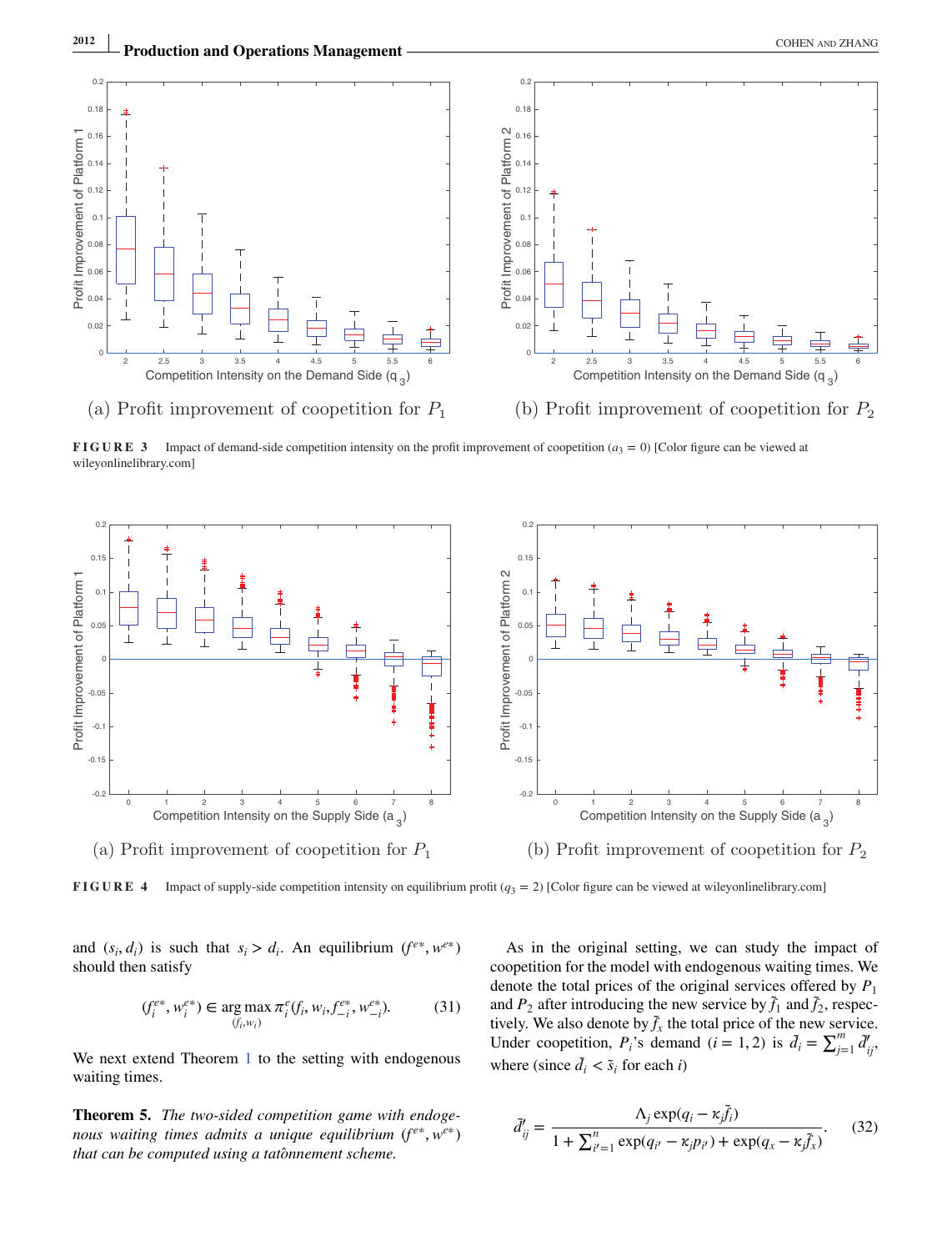<span id="page-16-0"></span>Recall that the total number of requests for  $P_1$  and  $P_2$ drivers are  $\tilde{\lambda}_1 = \tilde{d}_1 + \tilde{d}_x/\tilde{n}$  and  $\tilde{\lambda}_2 = \tilde{d}_2$ , respectively. Since the number of idle drivers in  $P_i$  is  $\tilde{s}_i - \tilde{\lambda}_i > 0$ , the expected waiting time on this platform is  $\kappa(\tilde{s}_i - \tilde{\lambda}_i)$ . Consequently, the actual price charged by  $P_i$  for its original service under coopetition is  $\tilde{p}_i = \tilde{f}_i - \kappa(\tilde{s}_i - \tilde{\lambda}_i)$ . We note that the expected waiting time of a customer who requests the new service is the same as in the original  $P_1$ 's service, that is,  $\kappa(\tilde{s}_1 - \tilde{\lambda}_1)$ . As before, the actual price of the new service is the difference between the full price and the expected waiting time:  $\tilde{p}_x = \tilde{f}_x - \kappa(\tilde{s}_1 - \tilde{\lambda}_1)$ . We can now write  $P_i$ 's profit as

$$
\tilde{\pi}_i^e(\tilde{f}, \tilde{w}) = (\tilde{p}_i - \tilde{w}_i)\tilde{d}_i + \gamma_i(\tilde{p}_x - \tilde{w}_1)\tilde{d}_x \n= [\tilde{f}_i - \kappa(\tilde{s}_i - \tilde{\lambda}_i) - \tilde{w}_i]\tilde{d}_i \n+ \gamma_i \left[ \tilde{f}_x - \kappa(\tilde{s}_1 - \tilde{\lambda}_1) - \frac{\tilde{w}_1}{\tilde{n}} \right] \tilde{d}_x, \tag{33}
$$

where

$$
\tilde{d}_{i} = \sum_{j=1}^{m} \frac{\Lambda_{j} \exp(q_{i} - \kappa_{j} \tilde{f}_{i})}{1 + \sum_{i'=1}^{n} \exp(q_{i'} - \kappa_{j} p_{i'}) + \exp(q_{x} - \kappa_{j} \tilde{f}_{x})},
$$
\n
$$
\tilde{d}_{x} = \sum_{j=1}^{m} \frac{\Lambda_{j} \exp(q_{x} - \kappa_{j} \tilde{f}_{x})}{1 + \sum_{i'=1}^{n} \exp(q_{i'} - \kappa_{j} p_{i'}) + \exp(q_{x} - \kappa_{j} \tilde{f}_{x})},
$$
\n
$$
\tilde{s}_{i} = \sum_{k=1}^{l} \frac{\Gamma_{k} \exp[\omega_{k} + \min\{1, \tilde{\lambda}_{i}/\tilde{s}_{i}\}(a_{ik} + \eta_{k} w_{i} - \omega_{k})]}{1 + \exp[\omega_{k} + \min\{1, \tilde{\lambda}_{i}/\tilde{s}_{i}\}(a_{ik} + \eta_{k} w_{i} - \omega_{k})]},
$$
\n
$$
\tilde{\lambda}_{1} = \tilde{d}_{1} + \tilde{d}_{x}/\tilde{n}, \tilde{\lambda}_{i} = \tilde{d}_{i}, (i \neq 2),
$$

and  $(\tilde{s}_i, \tilde{\lambda}_i)$  is such that  $\tilde{s}_i > \tilde{\lambda}_i$  for all  $i = 1, 2, ..., n$ .

As in the model without coopetition, the platforms first jointly decide  $\tilde{f}_x$  and  $\gamma$ . They then engage in a competition game to maximize their profits by setting the equilibrium  $(\tilde{f}^{e*}, \tilde{w}^{e*})$ , which satisfies  $(\tilde{f}^{e*}_i, \tilde{w}^{e*}_i) \in$  $\arg \max_{(f_i, w_i)} \tilde{\pi}_i^e(f_i, w_i, \tilde{f}_{-i}^{e*}, \tilde{w}_{-i}^{e*})$ . We can show the existence and uniqueness of equilibrium in the model under coopetition with endogenous waiting times. Furthermore, all the results of Section [5](#page-9-0) also extend to this model (the proofs are omitted for conciseness).

# **8 CONCLUSIONS**

The ubiquity of two-sided platforms has increased significantly over the past few years. These platforms compete not only for customers but also for flexible workers. In the first part of this paper, we study the problem of competition between two-sided platforms. We propose to model this problem using an endogenous general attraction choice model that accounts for network effects across both sides of the market. In our model, the behavior of a customer or a worker depends not only on the price or wage set by the platform, but also on the strategic interactions among agents on both sides of the market. The two-sidedness nature of our setting makes the objective function nondifferentiable, and hence traditional arguments from the literature are not applicable. Instead, we

use an approach based on analyzing the best-response strategy to characterize the equilibrium. We ultimately show the existence and uniqueness of equilibrium.

Recently, several coopetition partnerships emerged in the ride-sharing industry. Examples include Curb and Via in NYC and Uber and PT Express in Indonesia. The second part of this paper is motivated by such partnerships that can be implemented via a profit sharing contract. It is not clear a priori whether the competing platforms will benefit from coopetition. We present a rigorous analysis to show that—when properly designed (e.g., using the Nash bargaining framework)—such coopetition partnerships are beneficial for both platforms, especially when the platforms are facing intensive competition on the demand side. We convey that riders and drivers can also benefit from coopetition. In summary, our results suggest that when the coopetition terms are carefully designed, it will benefit every party (both participating platforms, riders, and drivers).

This paper is among the first to propose a tractable model to study competition and partnerships in the ride-sharing industry. It allows us to draw practical insights on the impact of some recent partnerships observed in practice. Several interesting extensions are left for future research. For example, what is the long-term impact of such partnerships? Shall the platforms consider more complicated contracts such as twopart piecewise linear agreements (i.e., allowing two different profit portions depending on the scale of the new service)? A second direction for future research is to study an alternative form of coopetition, known as joint ownership of a subsidiary. For example, Uber and the Russian taxi-sharing platform Yandex.Taxi merged their businesses in Russia under a new company[.](#page-17-0)<sup>13</sup> It could be interesting to compare the two different forms of coopetition.

#### **ACKNOWLEDGMENTS**

We thank the department editor (Max Shen), the associate editor, and the two anonymous referees for their valuable feedback that has helped us improve this paper. We would also like to thank several people at Via's NYC office for insightful discussions and feedback. In particular, we are thankful to Michael-David Fiszer, Saar Golde, and Ori Klein. Finally, the authors also thank Tarek Abdallah, Ming Hu, Alexandre Jacquillat, and Georgia Perakis for their valuable feedback, which has helped improve this paper. The second author is grateful for the financial support from the National Natural Science Foundation of China [NSFC71802133] and the Shanghai Eastern Scholar Program [QD2018053].

#### **ORCID**

*Maxime C. Cohen* • <https://orcid.org/0000-0002-2474-3875> *Renyu Zhang* <https://orcid.org/0000-0003-0284-164X>

#### **ENDNOTES**

- <sup>1</sup> [https://hbr.org/2016/04/the-on-demand-economy-is-growing-and-not](https://hbr.org/2016/04/the-on-demand-economy-is-growing-and-not-just-for-the-young-and-wealthy)[just-for-the-young-and-wealthy](https://hbr.org/2016/04/the-on-demand-economy-is-growing-and-not-just-for-the-young-and-wealthy)
- <sup>2</sup> [https://docs.google.com/document/d/1QSUFSqasfjM9b9UsqBwZlpa8E](https://docs.google.com/document/d/1QSUFSqasfjM9b9UsqBwZlpa8EgqNj6EBfWybFBSHj3o/edit) [gqNj6EBfWybFBSHj3o/edit](https://docs.google.com/document/d/1QSUFSqasfjM9b9UsqBwZlpa8EgqNj6EBfWybFBSHj3o/edit)
- <sup>3</sup> <https://gocurb.com/>
- <sup>4</sup> <https://ridewithvia.com/>